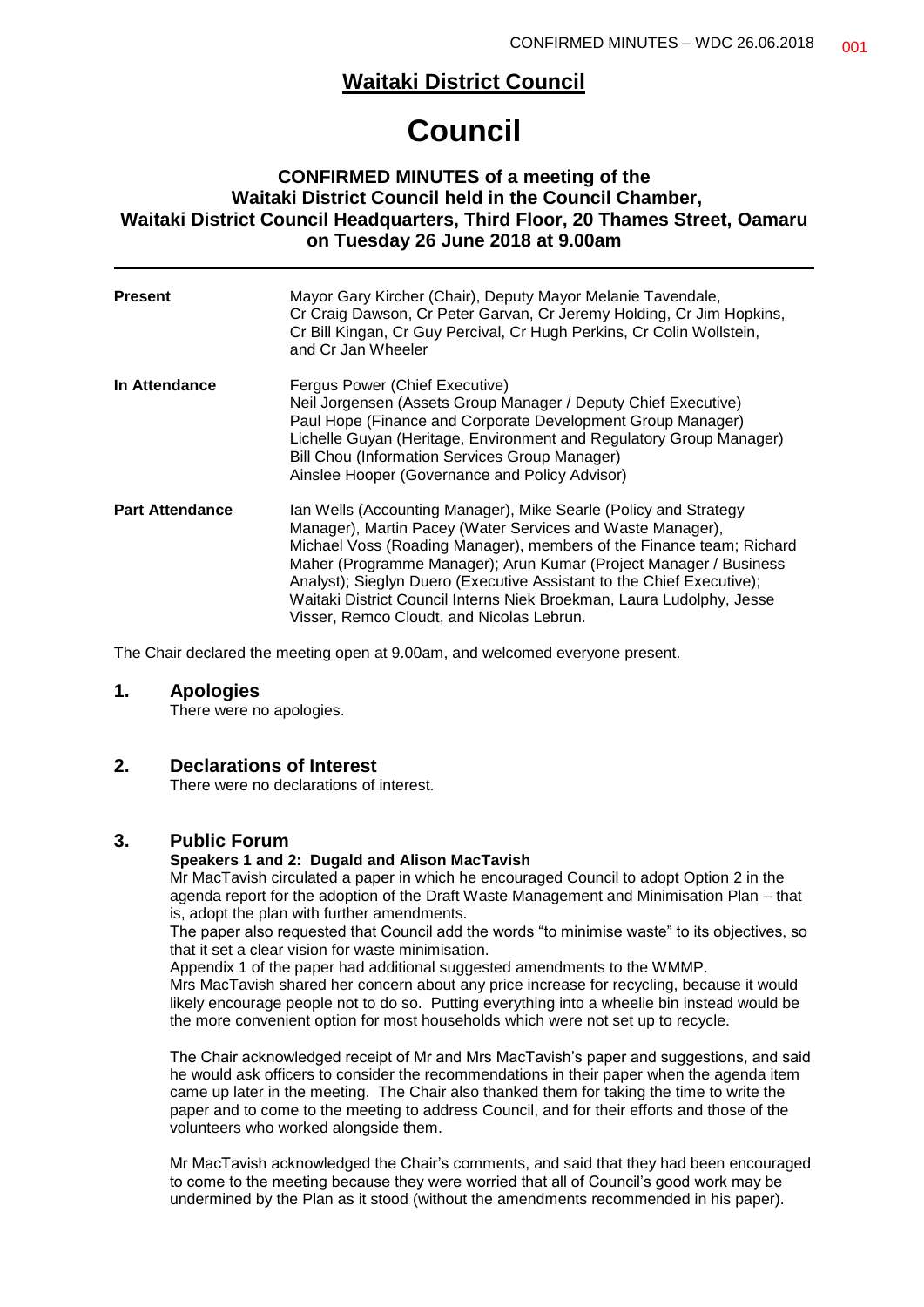**Speaker 3: Pat Shannon and Dina** (proposed amendment read out)

- They were attending the public forum primarily because of a serious misrepresentation to Councillors in a report that says Waihemo Wastebusters is against user-pays.
- They tabled a presentation document.
- Proposed amendment: Institute an ongoing and regular review of pricing policies and transfer station costs including systematic examination of the extent, nature, environmental and management costs of illegal disposal. This be undertaken with a view to developing flexible and inclusive, non-punitive, model of waste management operation based on community cohesion and cooperation.
- They felt that this was really a warmed up plan from previously, and would not get the district through to 2024.
- Final comment being punitive does not encourage community buy-in.

#### **3. Intern Presentation – Niek Broekman**

Niek is a civil engineer, and worked with the roading department on the following projects:

- Inspections (footpaths in Oamaru failures and trip hazards; maintenance programmes; mud-tanks in Kurow, Otematata, OMarama and Ohau – stormwater management plan is being developed in response to new standards from ECAN.
- Calculations flow rates in Oamaru Creek catchment areas, Oamaru stormwater system.
- Supervising contractors working on the Oamaru Creek Suspension Bridge. Niek said he loved construction work, and had learned a lot from this project, in particular the way of building in New Zealand and also it provided him with a holistic experience of talking, listening, and explaining things in English.

• Designing – in relation to the Severn Street Wall and Springfield Road projects Niek's key lessons: getting comfortable speaking English, and working with a variety of people at many levels of the organisation and also with external parties.

Other highlights of his stay: He was a member of Council's football team; sky-dived in Queenstown ("which was awesome!"); and had been a model in the Steampunk fashion show (which was "interesting!").

Niek finished his presentation by thanking especially the roading team, and then everyone for the "things I have learned, the people I have met, and the beautiful scenery I was able to explore. Overall, this has been an amazing experience.

The Mayor thanked Niek for his great presentation, and for the excellent detailed work he had done with the Roading team, especially the flood work which would be a "great legacy".

Councillor questions and answers followed, with highlights as recorded below:

Q: What key messages will you take away from here?

A: Water problems here are not comparable to those in the Netherlands; the terrains are different. Working within local government processes and structures is essentially the same in both countries. His love of construction has been heightened.

Q: From your footpaths survey, how does our footpath infrastructure compare with yours back home?

A: The Dutch infrastructure is better; we have more money to spend on them because our population is larger. That said, infrastructure development is moving faster in New Zealand.

The Chief Executive also thanked Niek for his contributions to the work of Council during his stay, and noted that he had been a tremendous member of the team. He presented a small gift to Niek for him to take home in recognition of his time in the Waitaki and New Zealand.

The Mayor then presented Niek with his internship completion certificate, and thanked him on behalf of the district for the time he had spent here and the work he had done in the wider community.

#### **3. Intern Presentation – Laura Ludolphy**

Laura's internship involved completing a comparative analysis of the Finance, Audit and Risk Committee meeting agendas with other councils in New Zealand. She summarised her findings, as follows:

- Most agendas included rate account and some variance report agenda items.
- Broader risk management reports were not often included in FAR agenda.
- Committee membership was not often displayed on FAR agenda (but Waitaki did).
- There was a growing trend to have an independent member on FAR Committees (but that was likely to change because membership could not increase forever, she added).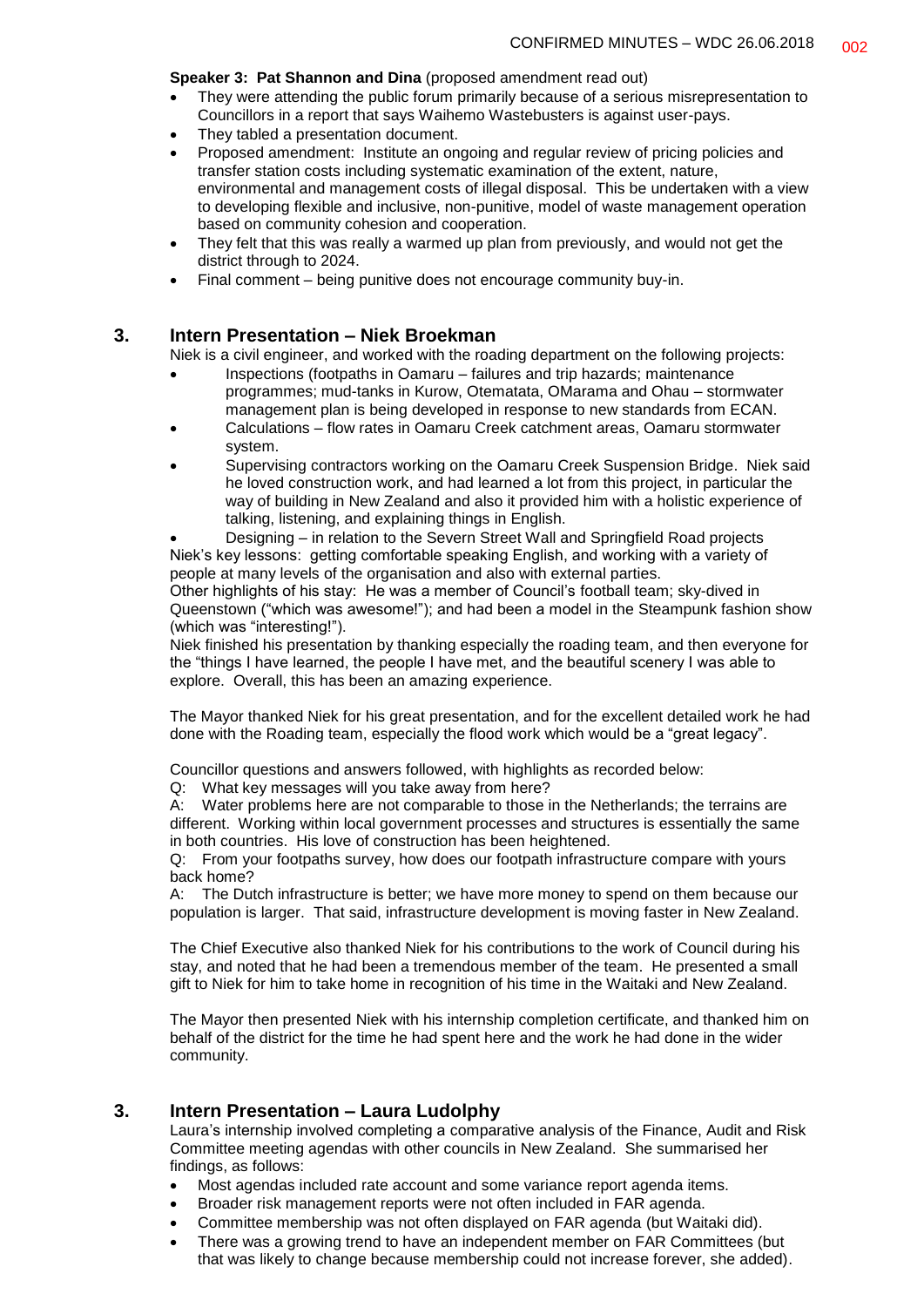- There is room for improvement with agenda content, as evaluated against best practice.
	- Waitaki's comparisons with budget and previous year were very good.
- And key issues were well identified with sufficient explanations provided.

Potential areas for improvement included:

- Variance calculations and explanations
- Non-financial reporting linked to financial reporting
- Trend analysis
- Performance Indicators

Laura summarised her proposed recommendations, as follows:

- Add in an extra column for the difference between actual and budget (that had already happened)
- Add in ratios for working capital, and for debt to equity
- Change the format of the separate rate account
- Include broader risk management reports
- Monitor the trend of independent member appointments, to see if it changed.

Laura thanked Council for giving her the opportunity to do the internship. She had learned a lot about Council's work, and the nature of the work experience in New Zealand, which was a compulsory part of her studies.

The Mayor thanked Laura for her insightful presentation, and said there would be further discussion about what improvements Council and the FAR Committee could make. He then presented Laura with her internship completion certificate, thanked her for being here as part of the Council team, and wished her all the best for her studies and travel.

The Chief Executive presented Laura with a gift to remind her of New Zealand, and shared his observation that Laura had always been present whenever a new intern was brought to their accommodation, to welcome them and settle them in. He thanked her for going the extra mile in providing that welcome service to her fellow interns, and for her contributions to the work of Council.

#### **3. Intern Presentation – Jesse Visser**

Jesse explained that his internship had been focused on working with ProMapp – an online web application that mapped the processes required to undertake all facets of work. His expertise is in Business Infomatics, which provides the bridge between the technical and functional aspects of work; the wishes and demands. It also included data analysis, risk management, and predictive artificial intelligence, with the last one being the most interesting for him (ie self-learning software). For example, he said it could be used to predict when a road is very busy or not busy, and so highlight the best time for maintenance work to occur.

Jesse advised that, initially, the aim was to try and map all Council processes in ProMapp, but the scope of such a project was well beyond the five month duration of his internship. Therefore, it was resized, to map the most critical – there are 346 critical processes in Council. He explained the process he followed, in particular the PIVOT table which showed the connections between the processes. Mandatory actions included developing standards, training, expectations, vision, goal and implementation approach; and routine.

Key lessons for all: Everyone will look at process mapping in a different way. Guidelines were essential to ensure an approach to it was consistent.

He had compiled a report with options for Council to consider about how it continues with the ProMapping project – to continue as is (with staff doing their own ProMapping when time allowed); to hire external staff; to hire a facilitator or expert; or to create an internal business improvement team. The fourth option – to get someone from every department – would be an extension of the existing ProMapp team which had got the project going initially.

Jesse shared his view that New Zealand is a beautiful country, and working in the government environment here had been a worthwhile experience for him. It was his first time abroad, and he had found manoeuvring himself around an organisation in English initially difficult but it had meant over time that his English had improved. Other challenges had been in getting the information he needed – understanding how the organisation worked and relating to different people at a variety of levels. He felt that the intern experience had related exceptionally well to his studies, and he was very pleased to have "hit the target".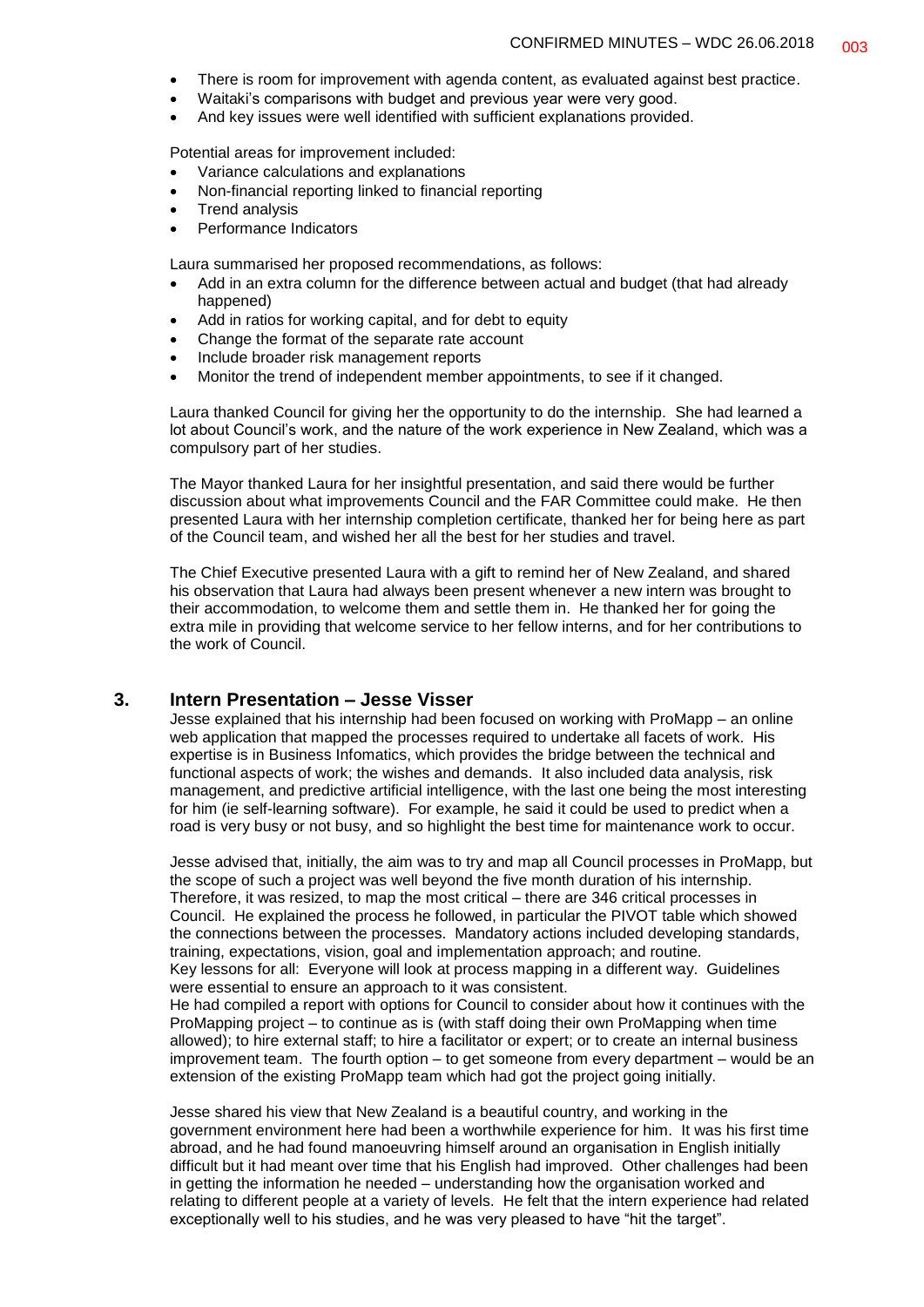Questions and answers between Jesse and the Councillors focused on the following points:

Q: If ProMapp was expanded, when would ratepayers see the benefit?

A: If the process is rolled out throughout the organisation, and provided it had an overarching vision, goal and implementation plan – then the value would come quickly because it would be used on a daily basis. There would be consistency, efficiency and a much better overview of operations for everyone involved.

Q: Does each staff member have the ability to change a ProMapp process?

A: That depends on the setting permissions and how it is published.

Q: Which of the four options would be more cost-effective?

A: Option 3 would be the most effective (the process would happen quickly). But Option 4 is the most cost-effective.

Q: Good data is good, but does it raise privacy issues as well?

Q: Did anyone feel threatened by other people knowing what they are doing?

A: There are different opinions always. That is why you need a shared vision and goals –

everyone needs to know the benefits and values at all levels – organisational, team, and individual.

Q: Will it cut staff training time?<br>A: It can be used to train staff:

- It can be used to train staff; as a tool. But it is not a replacement for staff.
- A: It helps to deliver consistency of service for our ratepayers.

The Mayor thanked Jesse for his excellent presentation and the effort he had put in to helping business improvement at Council during his internship. He then presented Jesse with his internship completion certificate and wished him well in the future.

The Chief Executive presented Jesse with a gift as a reminder of New Zealand, and congratulated him on a job well done.

*Intern presentations for the first session concluded at 10.09am.*

The Chair then directed the meeting back to agenda items.

## **4. Confirmation of Previous Meeting Minutes**

| <b>RESOLVED</b><br>WDC 2018/096 | Cr Jim Hopkins / Deputy Mayor Melanie Tavendale<br>That Council confirms the public minutes of the 8 May 2018 Council<br>Meeting, as circulated, as a true and correct record of that meeting.<br>CARRIED |
|---------------------------------|-----------------------------------------------------------------------------------------------------------------------------------------------------------------------------------------------------------|
| RESOLVED<br>WDC 2018/097        | Cr Jim Hopkins / Deputy Mayor Melanie Tavendale<br>That Council confirms the public minutes of the Long Term Plan<br>Hearings held on 14 and 15 May 2018, as circulated, as a true and                    |
|                                 | correct record of the hearings.<br>CARRIED                                                                                                                                                                |

It was suggested as important for Council to receive more advice on the "damp feet for buildings" (p.36, Civic Trust). In response, it was noted that the Assets Group was looking into it.

Cr Bill Kingan congratulated and thanked the Governance Advisor for the minutes of the LTP hearings. As someone who had not been present, he had found them helpful and informative. Mayor Gary Kircher endorsed his remarks.

RESOLVED<br>WDC 2018/098

Deputy Mayor Melanie Tayendale / Cr Hugh Perkins That Council confirms the public minutes of the 29 May 2018 Council Meeting, as circulated, as a true and correct record of that meeting.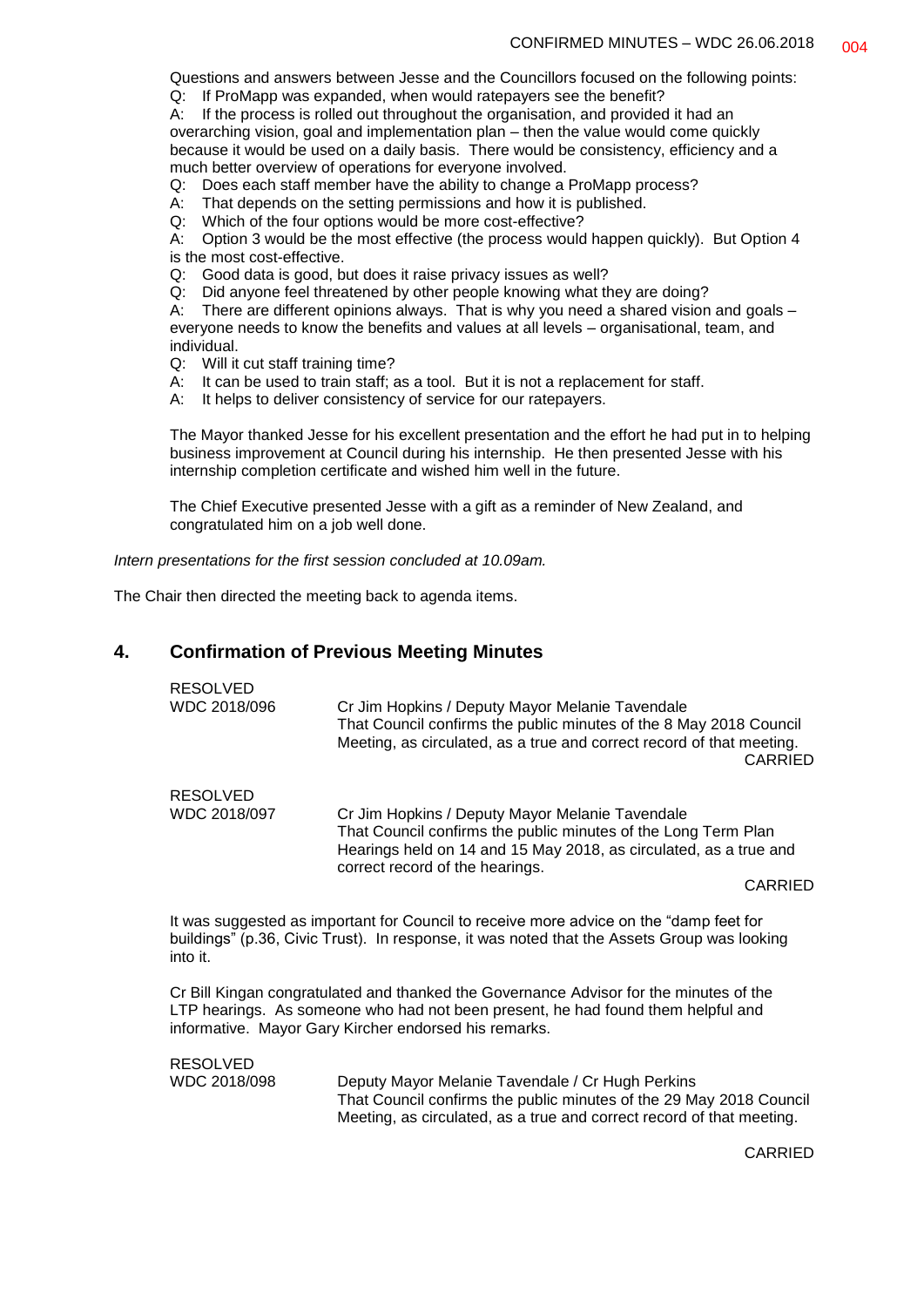#### **5. Mayor's Report**

The Mayor's report, as circulated, was taken as read. It provided comments to bring Councillors and the public up-to-date with a number of issues that have arisen since the last Council meeting. Topics included Otago Mayor Forum and OREDS, Three Waters, Cultural Diversity, Mycoplasma bovis, The Importance of Steampunk, The Geopark, Waitaki Youth, Waitaki Events, 'Penguins Under the Porch' book launch, and Meetings Attended.

*[NOTE: The full version of the Mayor's Report is available on Council's website as part of the "26 June 2018 Council Meeting Final Agenda Papers PUBLIC", and can be accessed through the pathway "Council / Council Meetings / Agendas and Minutes".]*

The following points were highlighted / clarified during discussion on the Mayor's report:

- **M.bovis –** A meeting had been held in Papakaio last week. The Ministry of Primary Industries (MPI) has done a good job; it was a huge event for them. There were improvements to make in their processes. But there was also other work to be done, including in relation to legislation around privacy. MPI had looked into where the infections were happening, but under legal advice, they could not share that information. Central government would need to look into this, because MPI had been constrained by systems beyond its control.
- **Three Waters** It was noted that, nationally, this matter had wider implications eg in Tasman, with regard to the sewerage rate, some people were needing to pay twice. It was suggested that this Council may need to do something, like present to Government.

In response, the Chair suggested Council would need to be clear first what its message was. It would need to seek more information from officers about their views, and to better understand the implications. The matter goes beyond drinking water; stormwater is also captured and much would depend on how that was defined and whether there is a cap that is high enough – a lot of Waitaki's roads may be counted out because their use is quite low.

Another Councillor endorsed the view that it may be relevant for Council to submit on whatever comes out of the Three Waters review. Of particular importance was the fact that Waitaki District Council has two regional councils to deal with and, if regional council boundaries become a natural line, then that could present more challenges for this district.

There was also brief discussion about whether, because this district had got almost all of its drinking water upgrades sorted ahead of others, Waitaki ratepayers could end up paying twice if subsidisation happens across the country for those Councils who have not done their upgrades. It was noted that these would be important issues to investigate down the line.

RESOLVED<br>WDC 2018/099

Deputy Mayor Melanie Tavendale / Cr Jim Hopkins That Council receives and notes the information.

CARRIED

*The meeting was adjourned at 10.23am, and reconvened at 10.45am.*

The Chair directed the meeting to the second session of Intern Presentations.

#### **3. Intern Presentations – Remco Cloudt**

Remco explained that his was a graduation internship, in that it was the final step before he graduated from his study programme of IT with a specialisation in business intelligence. His intern project had been focused on Council's Authority system, and specifically about how to combine information to speed up tasks, turn data into information, and that into knowledge. There are 450 types of reports that can be produced by Authority. A system upgrade has been scheduled, and some reports may not work with that upgrade, so there was a need to know which ones. He had to analyse the current situation, interview report users; analyse the reports, and set up approaches. He found that report management was an area where improvement could be made; developing a way to manage the reporting situation, and educate report writers.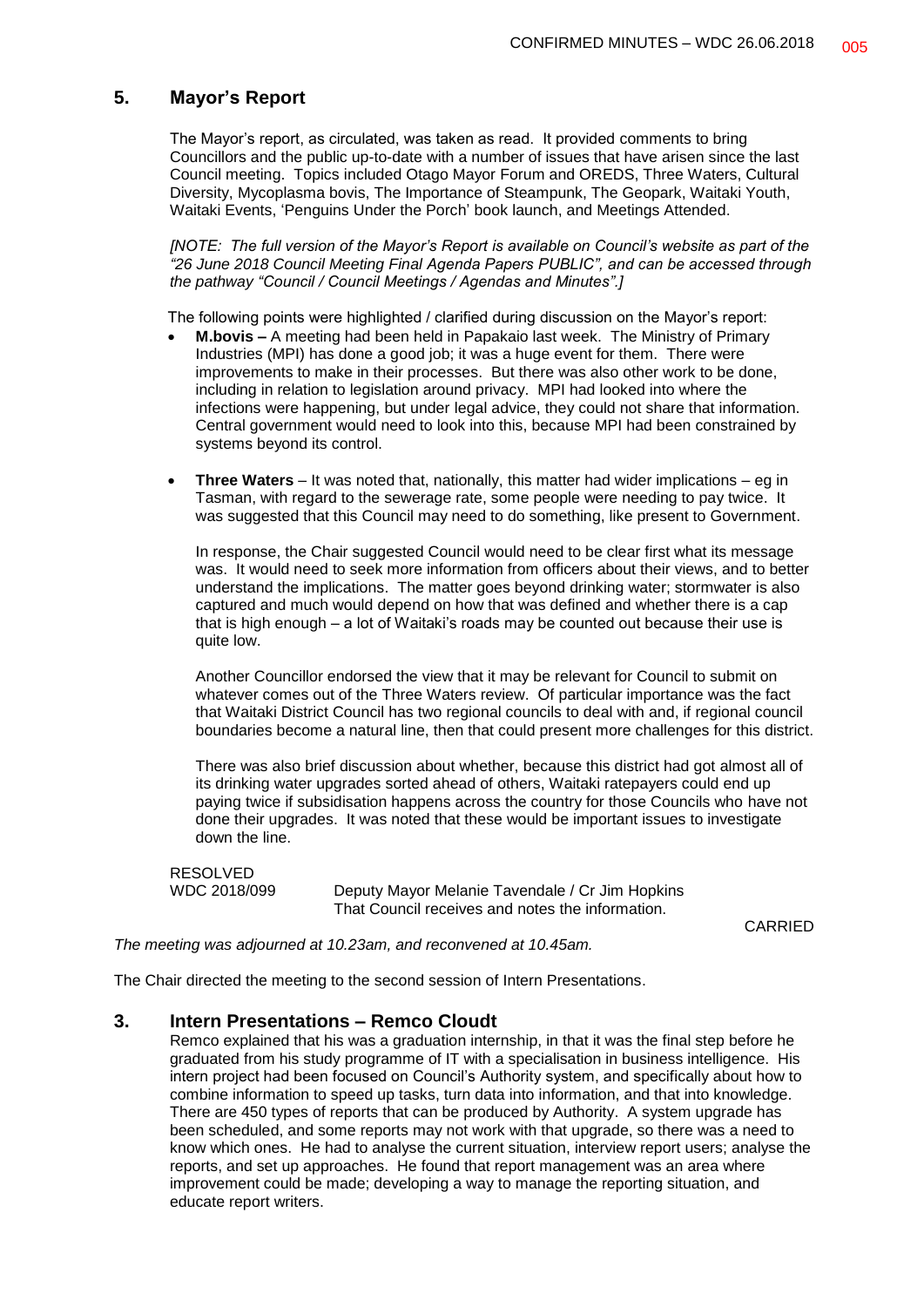Remco said he had really enjoyed living abroad. The district was really beautiful; he had enjoyed the voluntary work and the ANZAC Day celebrations (it had been great to meet the families). He had learned a lot from cooperating with others. He acknowledged that there was a different outcome to his project than what was envisaged at the start, but it did need to be scaled down to be feasible and he was happy with the results. He believed it would help prepare the systems team for what needed to be done in the future.

Questions and answers between Remco and the Councillors focused on the following:

Q: What will you take home with you?

A: Because it was a graduation internship for him, it would be about the lessons – evaluating what works or does not work; how he had applied his skills and with what result and impact. He had learned that applying too much detail is not necessarily a good thing; and that in the real world, not all methods work.

Q: How can we improve the way we collect data and turn it into knowledge?

A: Reports are only capturing some of the data; there is no predictive ability. They could be improved if that function was there.

Information Systems Team Leader Suzanne Butler advised that Remco had produced an extensive handover document that would ensure the team would maximise value from all that he had done.

The Mayor thanked Remco for his presentation and for the information and guidelines he was leaving with staff to build on. Knowing that there was a solid layer of foundation work for staff to take and move forward with was a great contribution to Council. He then presented him with his internship presentation certificate.

The Chief Executive presented Remco with a gift to remind him of New Zealand, and congratulated him on always having a smile on his face and approaching his work with enthusiasm. He also shared his view that Remco's ability to deliver solutions to business systems issues would serve him well into the future.

#### **3. Intern Presentation – Nicolas Lebrun**

Nicolas advised that he was a 19 year old high school student completing a Bachelor in Business Administration majoring in Marketing. This was his second internship. His intern project had been about building an introduction to the proposed Waitaki Global Geopark and raising awareness of it as a landscape of international significance, highlighting the interconnection of land and people (enabling people to be involved in local decisions, and giving people a sense of pride), and the economic development benefits (local jobs promotion). There was also a focus on recognising and incorporating the 18 years of work of Vanished World; and the fact that Waitaki District has numerous strengths (eg it can produce 15-25% of electricity in New Zealand).

Nicolas said that he had been involved in the initial meetings which discussed the UNESCO Global Geopark application process, which had been a huge experience for him. The team had to explain how it would succeed; there were weekly meetings; lots of GIS/mapping and collaborative work with the Information Systems team. He had also worked alongside Digital Media Specialist Sonia Martinez to finalise the final Expression of Interest application document; she had asked him to contribute bits here and there and to share his views on presentation aspects. He was exceptionally proud of the final document which was "beautiful". He had also helped with the Geopark logo and the website. For the latter, he had undertaken research and comparative analysis of other Geopark websites, using a specialised piece of software (WIX) that he had been impressed with and hoped to have the opportunity to use again. Project work had also included conducting a survey and statistical analysis to find out what was happening with our tourists.

Nicolas said the internship opportunity had also been beneficial to his personal development; specifically, improving his English speaking and comprehension, building his confidence, improving his Excel statistical capability and knowledge of management practices, and being able to use new specialised marketing tools like the WIX software. He was keen to apply that knowledge in the future, feeling that he now had a better understanding of the need to act properly in front of important people; of how to learn directly from people, through connecting and interacting with them at meetings and within the workplace; how to extract data from Excel documents and understand what it means; how to build his own website (with WIX!). Finally, he had appreciated the opportunity to travel within this beautiful country and see some amazing landscapes that were just not available in France (eg the Catlins, Milford Sound, Queenstown, Dunedin), and meet some wonderful people everywhere he had been.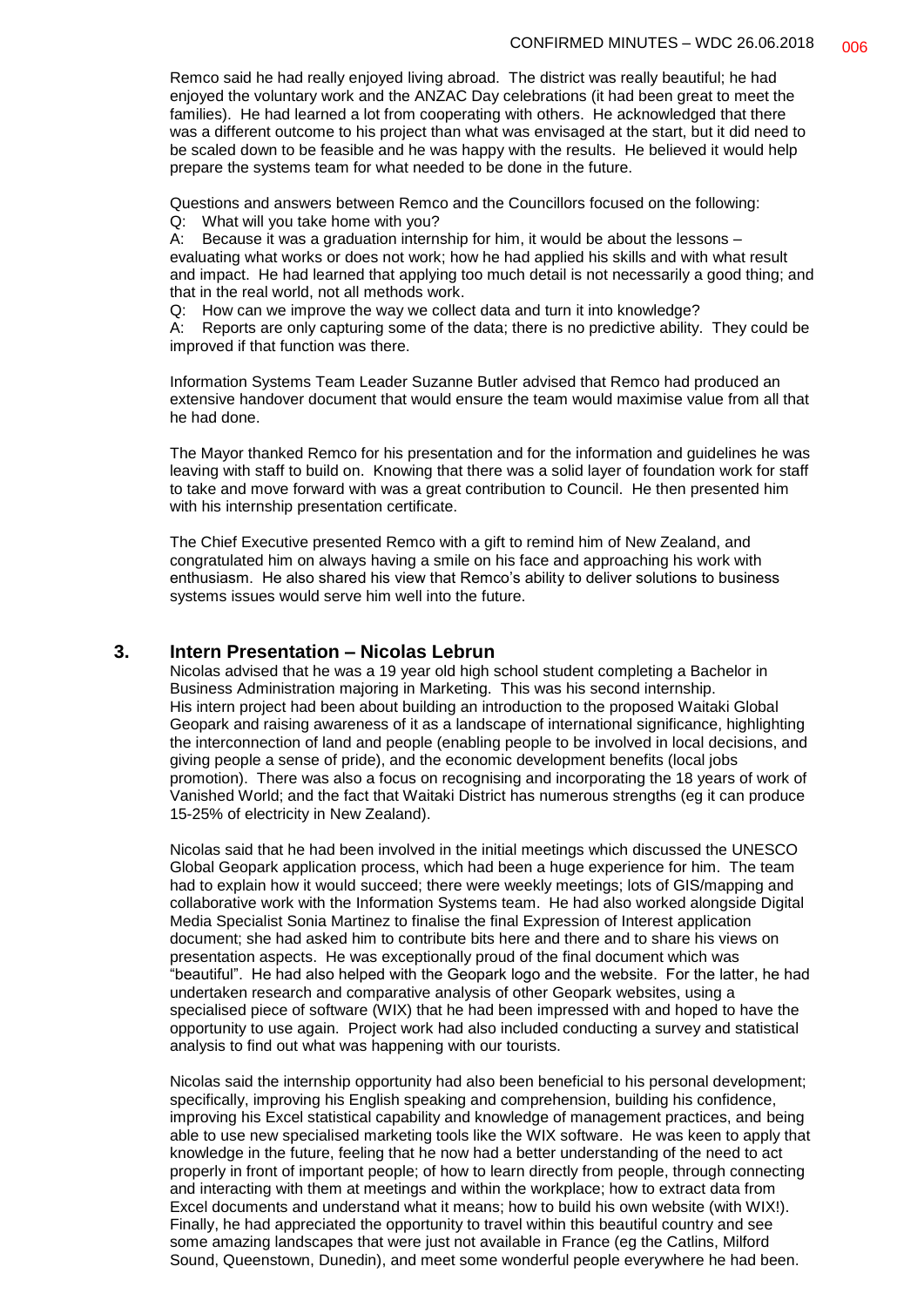A final highlight had been watching the All Blacks play rugby in Dunedin's covered stadium – the atmosphere there was amazing and "great fun".

The Mayor thanked Nicolas for his presentation, and shared that he believed that Nicolas was a confident young man from the start, and showed that he was keen to get out there and do things. He noted that Nicolas had been one of the first interns, along with Amelia, it had been a real pleasure having him around – there had been lots of fun and enthusiasm. Council was very appreciative of his work on the Geopark. The Mayor then presented Nicolas with his internship completion certificate.

The Chief Executive presented Nicolas with a gift to remind him of New Zealand, and shared his view that Nicolas had impressed from right the start – at his interview, and during his time with Council. He suggested that his contribution to the Geopark bid process could be acknowledged by naming one of the geosites "Nicolas".

The Chair also acknowledged the great work of Sieglyn Duero, Executive Assistant to the Chief Executive, in helping coordinate and support the interns through their rehearsals with the Executive Team, and presentations to Council at this meeting.

At 11.10am, the Chair directed the meeting back to the next agenda item (item 6).

## **6. Chief Executive's Report**

The Chief Executive's Report, as circulated, was taken as read. It provided comments to bring Councillors up-to-date with issues that had arisen since the last Council meeting. Topics included: Waitaki Whitestone UNESCO Global Geopark; Zero Carbon Bill; Local Government (Community Well-being Amendment Bill); Business and Site Visits; and Meetings Attended.

*[NOTE: The full version of the Chief Executive's Report is available on Council's website as part of the "26 June 2018 Council Meeting Final Agenda Papers PUBLIC", and can be accessed through the pathway "Council / Council Meetings / Agendas and Minutes".]*

The following points were highlighted / clarified during discussion on the Chief Executive's report:

- Zero Carbon Bill the Policy team would be turning its attention to this once the LTP was signed off this week.
- The Alteration to the Community Wellbeing aspect of the Local Government Act local governments will need to be leading this. Waitaki is already doing well, given its work on the Geopark bid which includes a sustainable development approach.
- New Economic Development Manager Gerard Quinn had been introduced at the 22 June OREDs meeting in Queenstown, and would now attend such future events instead of the Chief Executive.
- The Chief Executive and EDM had been invited to lunch by the Ngai Tahu Board whilst in Queenstown, which provided an opportunity to discuss tourism opportunities, to signal that Waitaki is open for business; and to agree on more interaction with Ngai Tahu in future.

RESOLVED<br>WDC 2018/100

Cr Colin Wollstein / Cr Jeremy Holding That Council receives and notes the information.

CARRIED

## **7. Recommendations from Finance, Audit and Risk Committee Meeting – 15 May 2018**

The recommendations report, as circulated, sought Council's approval of recommendations agreed at the Finance, Audit and Risk Committee Meeting held on 15 May 2018.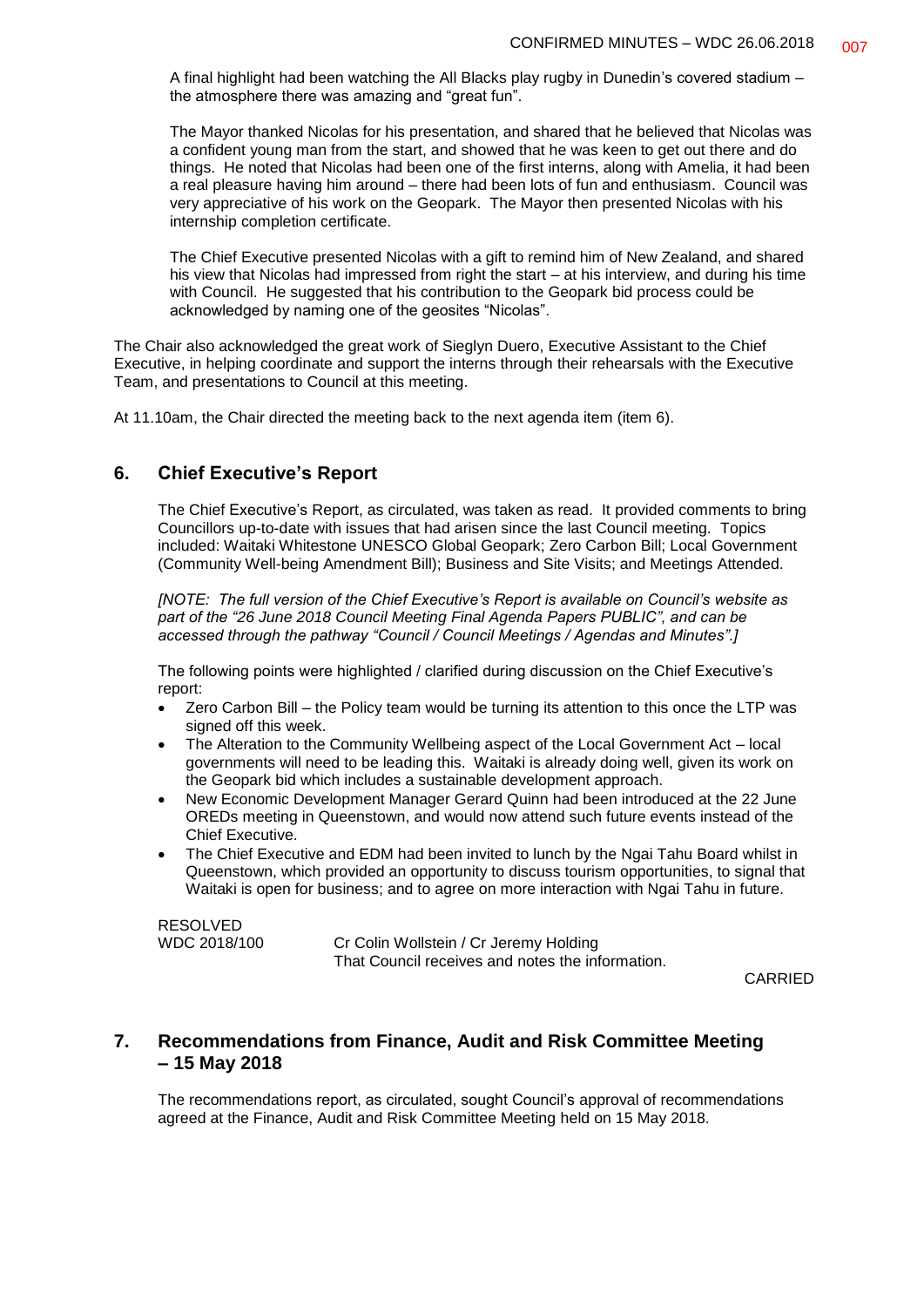#### **Rating Adjustment – Davids Street, Moeraki**

The report to the Committee was circulated as a Public Excluded agenda item to the Finance, Audit and Risk Committee Meeting of 15 May 2018. It sought Council's resolution of matters in relation to a longstanding rates issue by writing off the rates outstanding and declaring the land non-rateable because of land stability issues, for a property on the corner of Haven and Davids Streets in Moeraki.

After considering the report in the Public Excluded section of the Committee Meeting, it was resolved to release the final resolution for the agenda item in the public minutes of that meeting and in a Recommendations from Committee Report in the public agenda for the 26 June 2018 Council Meeting for final approval by Council.

| <b>RESOLVED</b> |                                                                     |
|-----------------|---------------------------------------------------------------------|
| WDC 2018/101    | Cr Colin Wollstein / Cr Jim Hopkins                                 |
|                 | That Council writes off all outstanding rates on sections 9 and 10, |
|                 | block IV, Davids Street, Moeraki and make the land non-rateable.    |

CARRIED

#### **8. Recommendations from Harbour Area Committee Meeting – 5 June 2018**

The recommendations report, as circulated, sought Council's approval of recommendations agreed at the Harbour Area Committee Meeting held on 5 June 2018.

#### **Harbour Projects**

The report, as circulated to the Committee, sought to obtain the Committee's instructions for officers to undertake specific project work, and to make recommendations to Council about signage-related projects.

RESOLVED

WDC 2018/102 Deputy Mayor Melanie Tavendale / Cr Colin Wollstein That Council:

- 1. Instructs officers to complete the following projects with funds from the Harbour operational budgets:
	- a. Interpretive signage regarding the shags on Sumpter **Wharf**
	- b. Sumpter Wharf Signage
	- c. Renovation of interpretive signage ('rusty pipe' signage)
- 2. Receives and notes the information on the other projects

CARRIED

#### **9. Recommendations from Assets Committee Meeting – 5 June 2018**

The recommendations report, as circulated, sought Council's approval of recommendations agreed at the Assets Committee Meeting held on 5 June 2018.

#### **Draft Waste Management and Minimisation Plan 2018-24 – Summary of submissions and resulting proposals for final plan**

The report, as circulated to the Assets Committee, sought to make recommendations to the Committee for referral to Council on the content of the final Waste Management and Minimisation Plan 2018-24 following consideration of public submissions.

The Chair reminded the meeting of the speakers during the earlier Public Forum who had suggested further amendments to the recommendations. He asked Group Manager Neil Jorgensen to speak to the report and its recommendations, and the submissions process.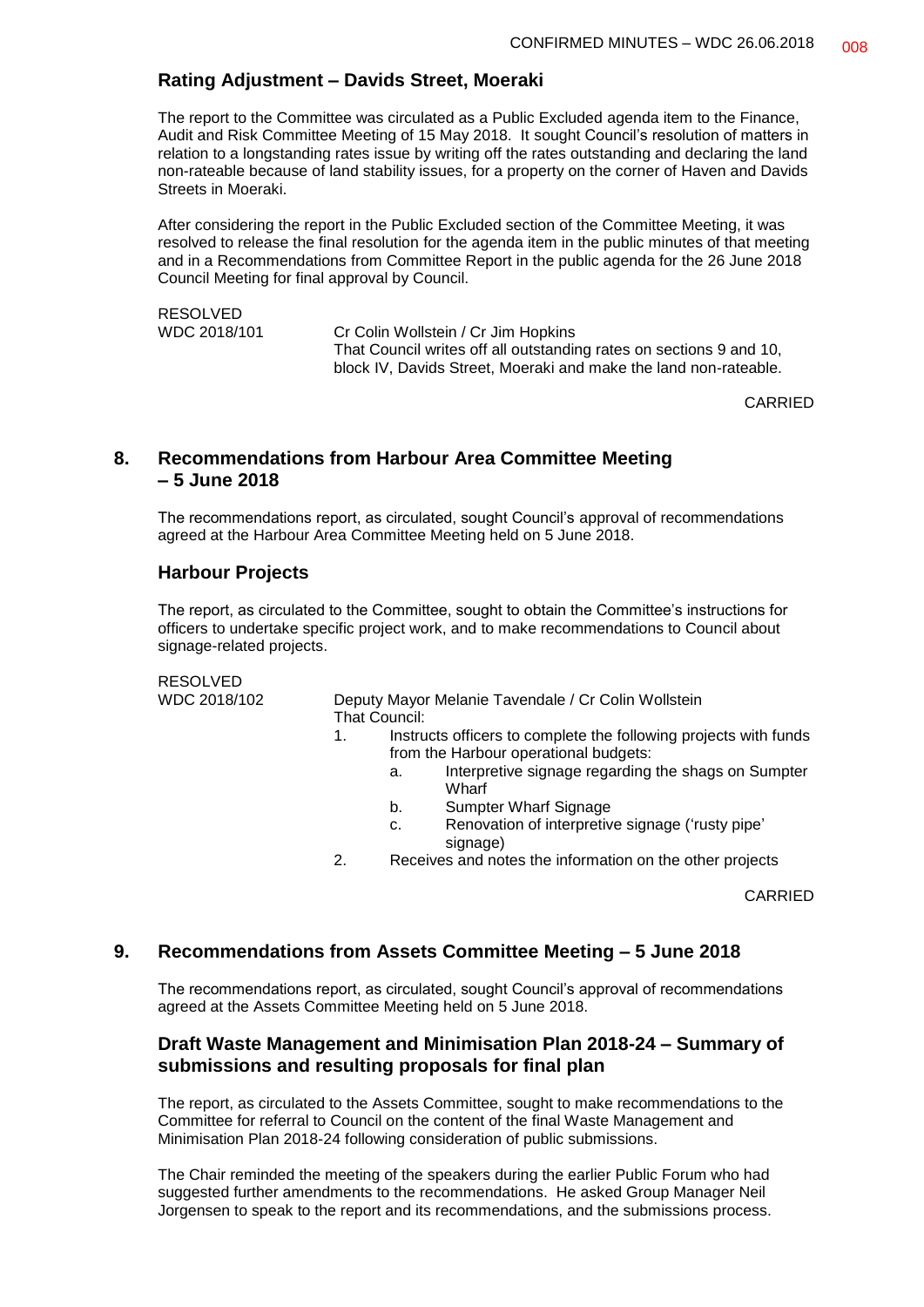Mr Jorgensen advised that a robust process had been followed, and officers believed that what was being put forward was a reasonable response to the entire submission pool. He noted that submitters this morning (during the Public Forum) had clearly wanted more involvement, and that the plan already included provision for it – another \$10k had been allocated to enable more interaction with community groups. With regard to charges at transfer stations, Council was able to review them down the track. However, officers feel that the WMMP, as proposed, did increase capacity for education to a much greater level than is currently done.

In response to questions around accounting for volunteer time, it was noted that volunteer time is more associated with recycling than waste transfer.

One Councillor believed the key issue was transportation at transfer stations and resource recovery parks. Finding more creative ways to provide that presented a huge business opportunity that could be explored further.

Several Councillors expressed their support for adding to the plan's goals a reference to minimising waste. Cr Hopkins foreshadowed that he would put forward some amendments to what was being proposed.

The Chair called for a mover and seconder of the report's recommendations. It was moved by Cr Bill Kingan and seconded by Cr Hugh Perkins.

Cr Jim Hopkins then sought the agreement of the meeting to make the following amendments to those recommendations, for inclusion in the substantive motion.

- (a) Under bulletpoint 22: amend the goal, to read "To keep Waitaki people safe and healthy and to minimise waste".
- (b) Under bulletpoint 23: amend objective 1 to read "… waste management and minimisation services and facilities …"

When asked by the Chair if they agreed to accept the proposed amendments, both Cr Kingan and Cr Perkins said they were and that they could be taken as part of the substantive motion.

The Chair then put the revised substantive motion to the meeting, and it was resolved as follows:

RESOLVED

WDC 2018/103 Cr Bill Kingan / Cr Hugh Perkins That Council:

- 1. Notes the public submissions received on the Draft Waste Management and Minimisation Plan 2018-24 (WMMP) included as Appendix 1 of this report.
- 2. Notes the officer comments included in Appendix 1 of this report.
- 3. Confirms its proposal in the Draft WMMP to increase charges for rubbish disposal at the Rural Resource Recovery Parks to  $$120$  per m<sup>3</sup>.
- 4. Confirms its proposal in the Draft WMMP to increase charges for green waste disposal at the Rural Resource Recovery Parks to \$50 per  $m<sup>3</sup>$  and that the chipped green waste is available for use by the community free of charge.
- 5. Confirms its proposal in the Draft WMMP to investigate ways of maximising use of capacity and increasing revenue at Palmerston Landfill, with the intention of closing it earlier than 2027.
- 6. Confirms its proposal in the Draft WMMP to remove the contents of the Hampden Closed Landfill for transfer to the Palmerston Landfill if further investigation confirms this is the most cost-effective option and the required consents can be obtained.
- 7. Amends its proposed budget in the Draft WMMP to \$21k per annum from Ministry for the Environment (MfE) levy funding to engage an education resource/s and to implement waste minimisation initiatives, and increases the total to \$31k per annum by an additional \$10k per annum funded from rates.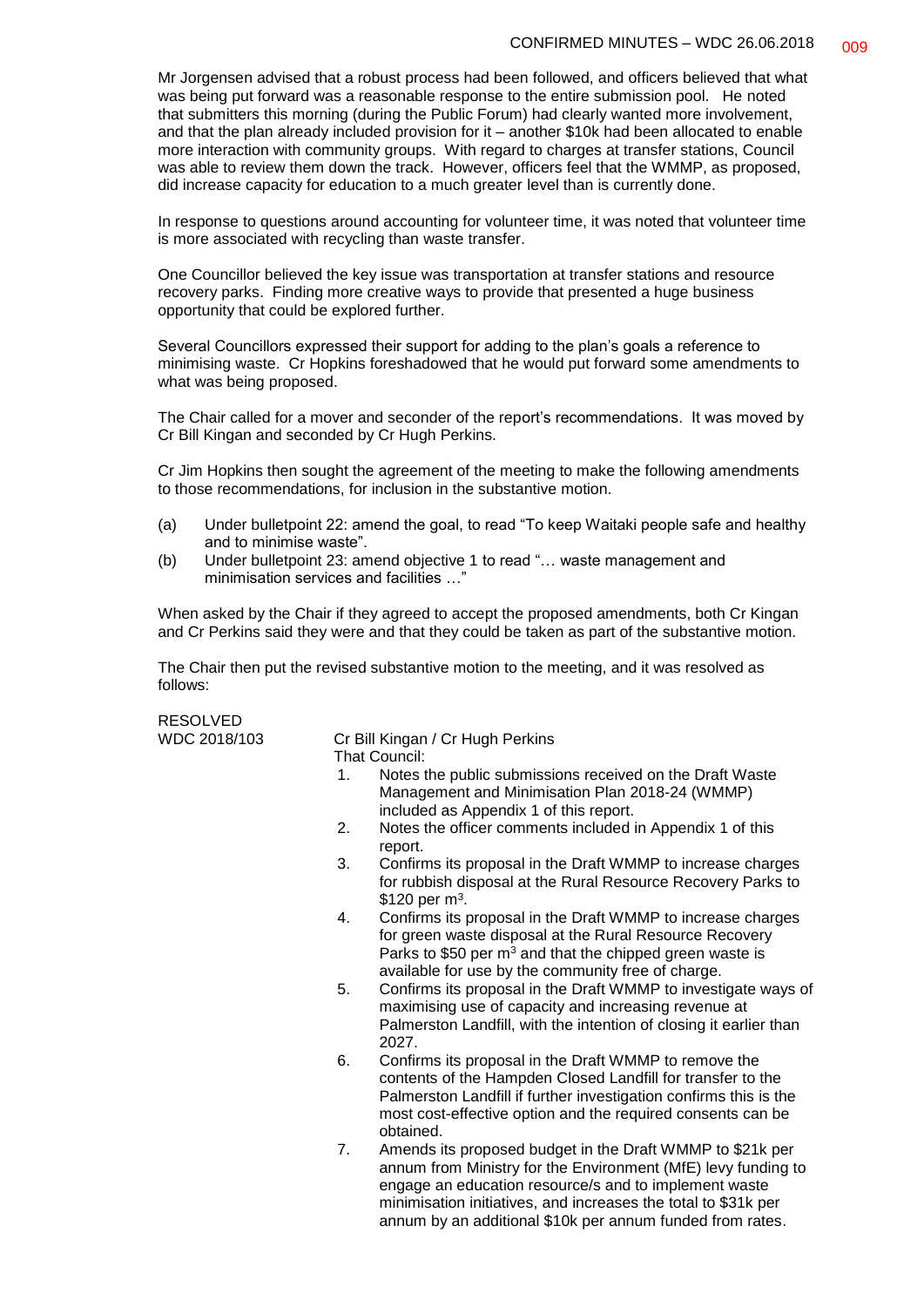- 8. Confirms its proposal in the Draft WMMP to continue its current financial support for WRRT and considers additional support on a case-by-case basis.
- 9. Confirms its proposal in the Draft WMMP to provide Waitaki Resource Recovery Trust (WRRT) with MfE levy funding to distribute to other community providers, subject to specific criteria and conditions, and increases the proposed funding from \$25k to \$30k per annum.
- 10. Confirms its proposal in the Draft WMMP to continue providing the township recycling bins, to review how these are operating in order to make the service more consistent across the centres, and to consider providing them in other townships, if appropriate.
- 11. Confirms its proposal in the Draft WMMP to continue collaborating with WRRT to develop a phased programme for replacing existing litter bins in key public locations around the district with bins that provide for a combination of waste disposal and recycling.
- 12. Confirms its proposal in the Draft WMMP to continue collaborating with the WRRT and Waste Management NZ Ltd in accordance with the current Memorandum of Understanding (MoU) while also seeking opportunities for collaboration and service provision through other organisations or agencies in accordance with the Local Government Act (LGA) and as appropriate under the MoU. Council will also pursue opportunities for collaboration and shared services with other local authorities through the Otago Regional Solid Waste Section 17A Review Group, where appropriate.
- 13. Confirms its proposal in the Draft WMMP to:
	- continue to leave kerbside collection of residual waste, recycling and green waste to the private market, and
	- more proactively inform and educate the community on options for kerbside collection during the first year of the plan, and
	- undertake a community survey on kerbside collection.
- 14. Notes that, before proceeding with this survey, officers will bring a report to Council to review and confirm the scope of the survey questions and content.
- 15. Confirms its proposal in the Draft WMMP to amend the Solid Waste Bylaw in 2018/19 following adoption of the WMMP.
- 16. Retains current opening hours at the Rural Recovery Parks, with flexibility around how these are configured.
- 17. Investigates options for a 24-hour recycling drop-off in Omarama and trials a preferred option in consultation with the Ahuriri Community Board at an estimated cost of \$5k, to be funded through revenue from increased refuse disposal charges at the rural recovery parks.
- 18. Increases the number of litter bin servicing collections (Waihemo, Ahuriri and Oamaru), to be funded from the individual ward accounts.
- 19. Does not include the term 'zero waste' in its WMMP vision, goals or objectives *but recognises that the steps in the plan will lead us towards the goal of 'zero waste'.*
- 20. Proceeds with all other matters included in the Draft WMMP, including the proposed Action Plan.
- 21. Notes and agrees the proposed WMMP funding included in Appendix 2 of this report.
- 22. Amends the first goal in the Draft WMMP (on page 11 of the Plan itself) to read as follows: "To keep Waitaki people safe and healthy and to minimise waste".
- 23. Amends objective 1 in the Draft WMMP (on page 12 of the Plan itself), under "Measuring Performance", to read as follows: "1. Ensuring appropriate and accessible waste management and minimisation services, facilities and education programmes are provided".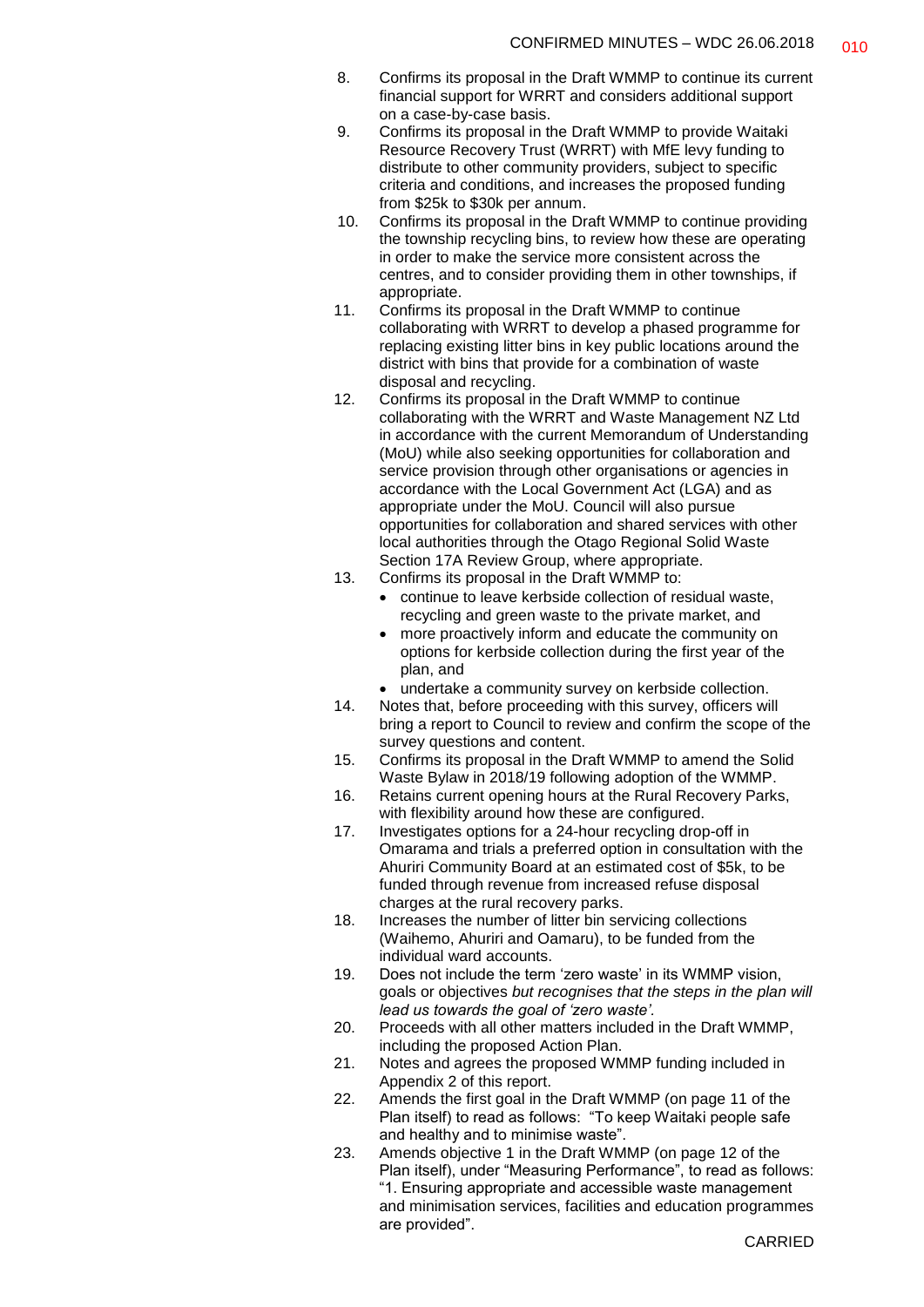#### **10. Adoption of Waste Management and Minimisation Plan 2018-24**

The report, as circulated, advised that Council had prepared and consulted on the Draft Waste Management and Minimisation Plan 2018-24. Following consideration of submissions and items for inclusion in the plan by Council's Assets Committee, the final plan has been prepared and is ready for adoption by Council at this meeting.

Cr Bill Kingan suggested that the two additional points in the resolution to the previous agenda item (Agenda Item 9) were sufficiently covered by the phrase in the first of the report's recommendations "with any minor corrections". This was AGREED, and is noted for the record as part of the intention behind point 1 in the resolution below WDC 2018/104.

| <b>RESOLVED</b> |    |                                                                                           |
|-----------------|----|-------------------------------------------------------------------------------------------|
| WDC 2018/104    |    | Cr Bill Kingan / Deputy Mayor Melanie Tavendale                                           |
|                 |    | That Council:                                                                             |
|                 | 1. | Adopts the Waste Management and Minimisation Plan<br>2018-24, with any minor corrections. |
|                 | 2. | Instructs officers to communicate the outcome of the<br>process to submitters.            |
|                 |    | CARRIED                                                                                   |

The Chair congratulated Group Manager Neil Jorgensen, Water Services and Waste Manager Martin Pacey, and their teams for achieving the adoption of the Waste Management and Minimisation Plan 2018-24 at this meeting.

#### **11. Adoption of Revenue and Financing Policy**

The report, as circulated, noted that, in parallel with the Long Term Plan process, the Draft Revenue and Financing Policy was consulted on during April 2018, and this report considered the matters which arose during that process. Council considered the seven submissions received, at hearings conducted on 14 and 15 May 2018. The submissions were further discussed at a deliberations workshop held on 22 May 2018, and officers were provided with Council direction on the amended policy at the 29 May 2018 Council meeting.

The objective at this meeting was to adopt a revenue and financing policy for inclusion in the Long Term Plan and meet a key requirement for the rate setting process.

Discussion highlights and clarifications were as follows:

- The "Roading forestry differential" will be captured in a separate reserve account, and will be reported against at future meetings. Funds from it will be able to be allocated to specific projects in annual plans.
- Intern Laura Ludolphy's report is expected to be considered at a future Finance, Audit and Risk Committee meeting.

RESOLVED<br>WDC 2018/105

Cr Colin Wollstein / Cr Craig Dawson That Council adopts the Revenue and Financing Policy.

CARRIED

The Chair congratulated Group Manager Paul Hope, Accounting Manager Ian Wells and their teams on achieving the adoption of the Revenue and Financing Policy at this meeting.

#### **12. Adoption of the 2018-28 Long Term Plan**

The report, as circulated, noted that today's Council meeting represents the final stage in the preparation of the 2018-28 Long Term Plan. The attached document has been prepared over the last few weeks since the decisions made on 29 May 2018. It reflects the decisions made by Council on that day as well as those previously made as part of the Long Term Plan process. The document has been audited by Audit New Zealand on behalf of the Office of the Auditor General and no further changes are possible (with the exception of small editorial typographical errors) without restarting the audit process. Once the Long Term Plan has been adopted, Audit New Zealand will issue its final opinion.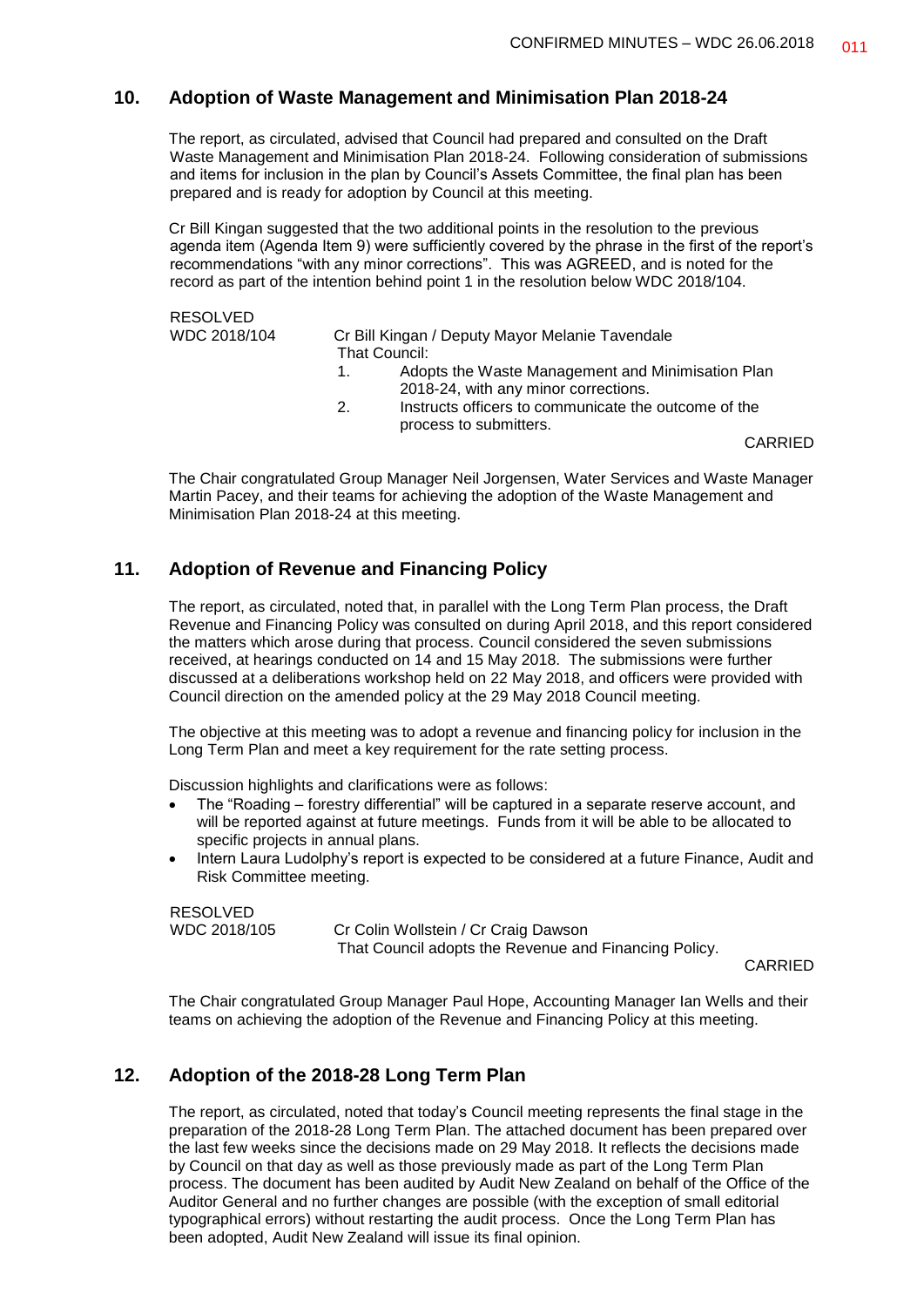The 2018-28 Long Term Plan document comprises four parts and is included in Attachment 2 (which is being circulated as a separate PDF document). A summary of the structure follows:

- Part 1 Introduction;
- Part 2 Our plan:
- Part 3 Council's work in detail and detailed financial statements; and
- Part 4 Our policies and strategies.

Group Manager Paul Hope said he wanted to bring three key matters to Councillors' attention.

First, he advised that the audit clearance on the LTP had been received the previous evening – it was a non-modified opinion. There were some minor changes to be made to the documents, which had been raised during the Director's review, as follows:

- There was additional commentary on changes following the consultation process
- It had been made clear that footpaths are a subsidised activity
- There were text changes in the disclosure statement.

Mr Hope noted that a revised copy of the LTP document had been circulated ahead of this meeting. Changes were highlighted in yellow; the financial statement had to be replaced in part; and other changes were very minor. The impact on rates required changes only from 2023 onwards.

Second, Mr Hope acknowledged the efforts of his team in getting the LTP to this meeting for adoption. Two critical members of staff had left just as the document had gone out to consultation, and (new) Policy and Strategy Manager Mike Searle had stepped up to finish that process. Corporate Development Officer Mandy Macintosh had picked up a lot of additional process work, and Victoria van der Spek and Margaret Mitchell had joined the team to handle the submissions. He commended Accounting Manager Ian Wells for his sterling work with the financials, and for updating the documents as required during the process and working with the auditors. He also thanked for the auditors for their work on the LTP and working with officers throughout. Finally, he thanked Digital Media Specialist Sonia Martinez for the speed and exceptional skill set that she has which enabled her to take a 'rumpty word document' and turn it into something remarkable.

Third, it was a matter of 'where to from here'? Mr Searle would attend the Society of Local Government Managers' (SOLGM) debrief of the LTP process nationally, and also discuss with Councillors what went well and not so well at district level.

Finally, Mr Hope advised that the LTP would be published as soon as possible, and that the auditors would officially issue their opinion once it had been adopted by Council. He then referred the LTP document to Council for adoption in accordance with the report's recommendations.

RESOLVED

WDC 2018/106 Cr Craig Dawson / Deputy Mayor Melanie Tavendale That Council:

- 1. Adopts the 2018-28 Long Term Plan pursuant to Section 93 of the Local Government Act 2002.
- 2. Notes that:
	- The Mayor and Chief Executive have signed the 2018- 28 Long Term Plan letter of representation;
	- The Audit Opinion will be available once the 2018-28 Long Term Plan is adopted;
	- Officers may make final non-material, editorial changes and corrections to the 2018-28 Long Term Plan document prior to its printing and publication in July 2018.

CARRIED

The Chair also acknowledged the time and efforts of the staff Mr Hope had mentioned as working directly on the LTP. He also acknowledged the efforts of many other staff who had indirectly contributed to the LTP process, and thanked the Chief Executive and his wider team for the collective effort to successfully bring the Long Term Plan to this meeting for adoption.

The Chair also advised that he was keen to receive feedback on the audit process to discuss at a meeting he would be having with the Auditor in the near future. He encouraged any member of the wider team to forward their comments to him at the earliest opportunity.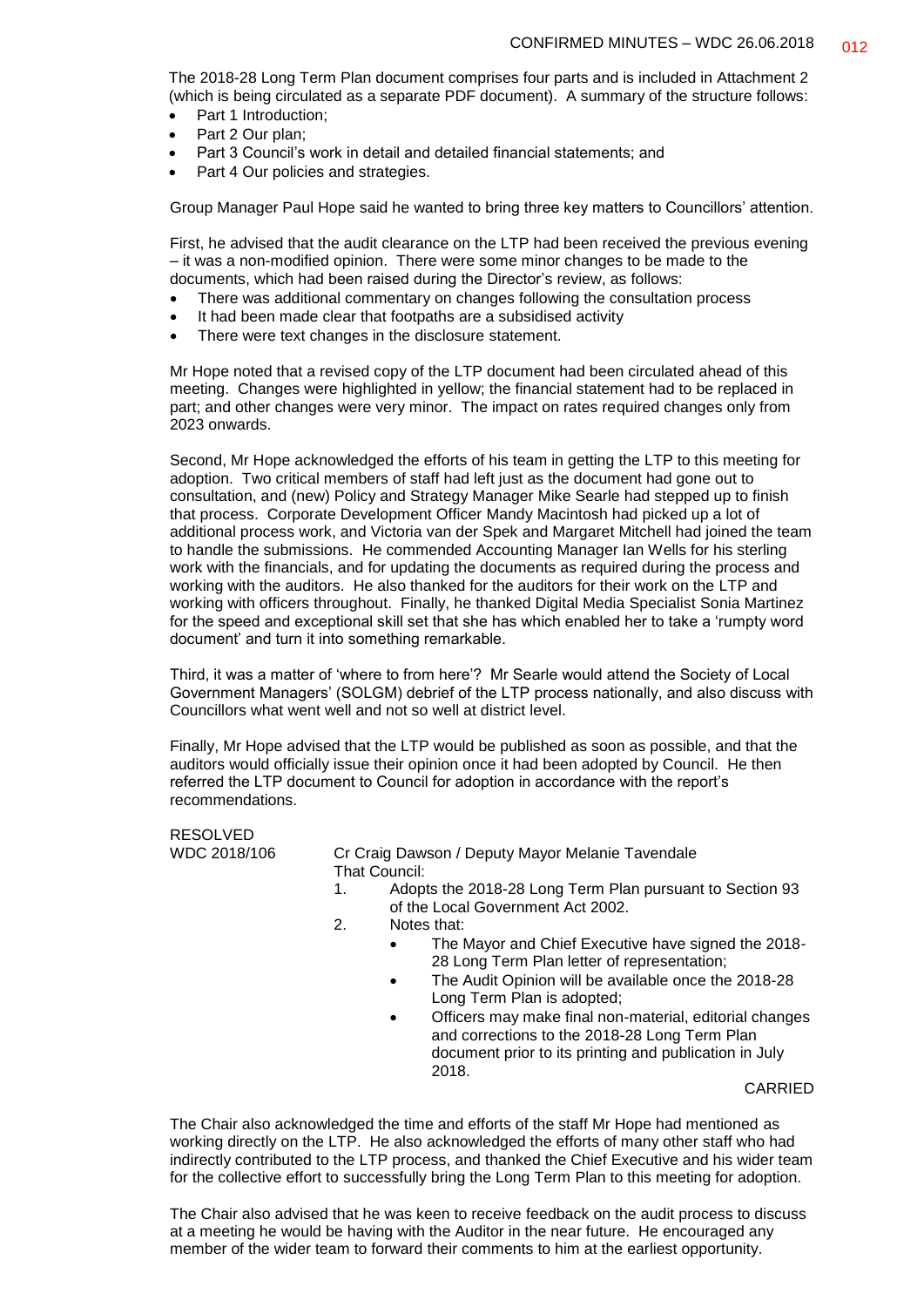#### **13. Resolution to Set the Rates for the 2018 – 19 Rating Year**

The report, as circulated, noted that Council has developed, consulted on, and adopted the 2018/28 Long Term Plan, the first year of which represents the Annual Plan for 2018/19. The next stage of the process is to set the rates for the 2018/19 rating year by resolution. Council is also required to set instalment dates and the penalty regime that will apply for the year. In addition, it is prudent to confirm the delegation to specific officers in relation to rating matters.

The report sought Council's resolution to set the rates for the 2018/19 financial year in accordance with the Local Government Act 2002, Local Government (Rating) Act 2002, and 2018/19 Annual Plan, as recommended.

*UPDATE TO MINUTES: At the subsequent Council Meeting on 31 July 2018, a part of the Resolution to Set the Rates for the 2018/19 Rating Year adopted at the 26 June 2018 Council Meeting was revoked, and replaced by a corrected version.* 

*The minutes of the 31 July 2018 Council Meeting record the text that was revoked and replaced in the Resolution to Correct the Rates Set for the 2018-19 Rating Year, which was Agenda Item 11 to that meeting. In addition, the full corrected resolution to set the rates for the 2018-19 Rating Year is attached as an appendix to those 31 July 2018 minutes.*

*The 31 July 2018 Council Meeting were subsequently confirmed at the Council Meeting on 11 September 2018.*

# RESOLVED

WDC 2018/107 Cr Jim Hopkins / Deputy Mayor Melanie Tavendale That Council agrees to set the rates and due dates for payments, and authorise the penalty regime for the 2018/19 year commencing 1 July 2018 and ending 30 June 2019, in accordance with the information contained in the 2018/19 Annual Plan (year 1 of the 2018-28 Long Term Plan) as set out below. All amounts are GST inclusive and the rates in the dollar are shown per \$100 of value.

|                                         |                                                                                                                                     | <b>LGR</b>   |                                  |                                      |  |
|-----------------------------------------|-------------------------------------------------------------------------------------------------------------------------------------|--------------|----------------------------------|--------------------------------------|--|
| <b>Name of Rate</b>                     | <b>Summary Narrative</b>                                                                                                            | $\mathbf{A}$ | Rate                             | <b>Required</b>                      |  |
|                                         | (Must be read in<br>conjunction with the<br><b>Funding Impact</b><br>Statement).                                                    | Ref          | <b>Set</b><br>(GST<br>Inclusive) | <b>Revenue</b><br>(GST<br>Inclusive) |  |
| <b>General Rate</b>                     | A uniform rate in the dollar<br>rate based on the land<br>value of each rating unit in<br>the District.                             | s13(2)(a)    | \$0.0565                         | \$2,387,653                          |  |
| <b>Uniform Annual General</b><br>Charge | Charged on each<br>Separately Used or<br>Inhabited Part (SUIP) of a<br>rating unit in the District.                                 | s15(1)(b)    | \$414.00                         | \$5,534,070                          |  |
| <b>District Services Rate</b>           | A targeted rate be set at a<br>uniform rate in the dollar,<br>based on the capital value<br>of each rating unit in the<br>District. | s16(3)(a)    | \$0.0300                         | \$2,465,119                          |  |
| <b>Ward Services Charges</b>            | Charged on each<br>Separately Used or<br>Inhabited Part (SUIP) of a<br>rating unit in the District<br>differentiated by Ward.       | s16(3)(b)    |                                  |                                      |  |
| Ahuriri Ward Services Charge            |                                                                                                                                     |              | \$118.00                         | \$191,290                            |  |
| Corriedale Ward Services Charge         |                                                                                                                                     |              | \$326.00                         | \$903,768                            |  |
| Oamaru Ward Services Charge             |                                                                                                                                     |              | \$526.00                         | \$3,688,604                          |  |
| <b>Waihemo Ward Services</b><br>Charge  |                                                                                                                                     |              | \$118.00                         | \$232,338                            |  |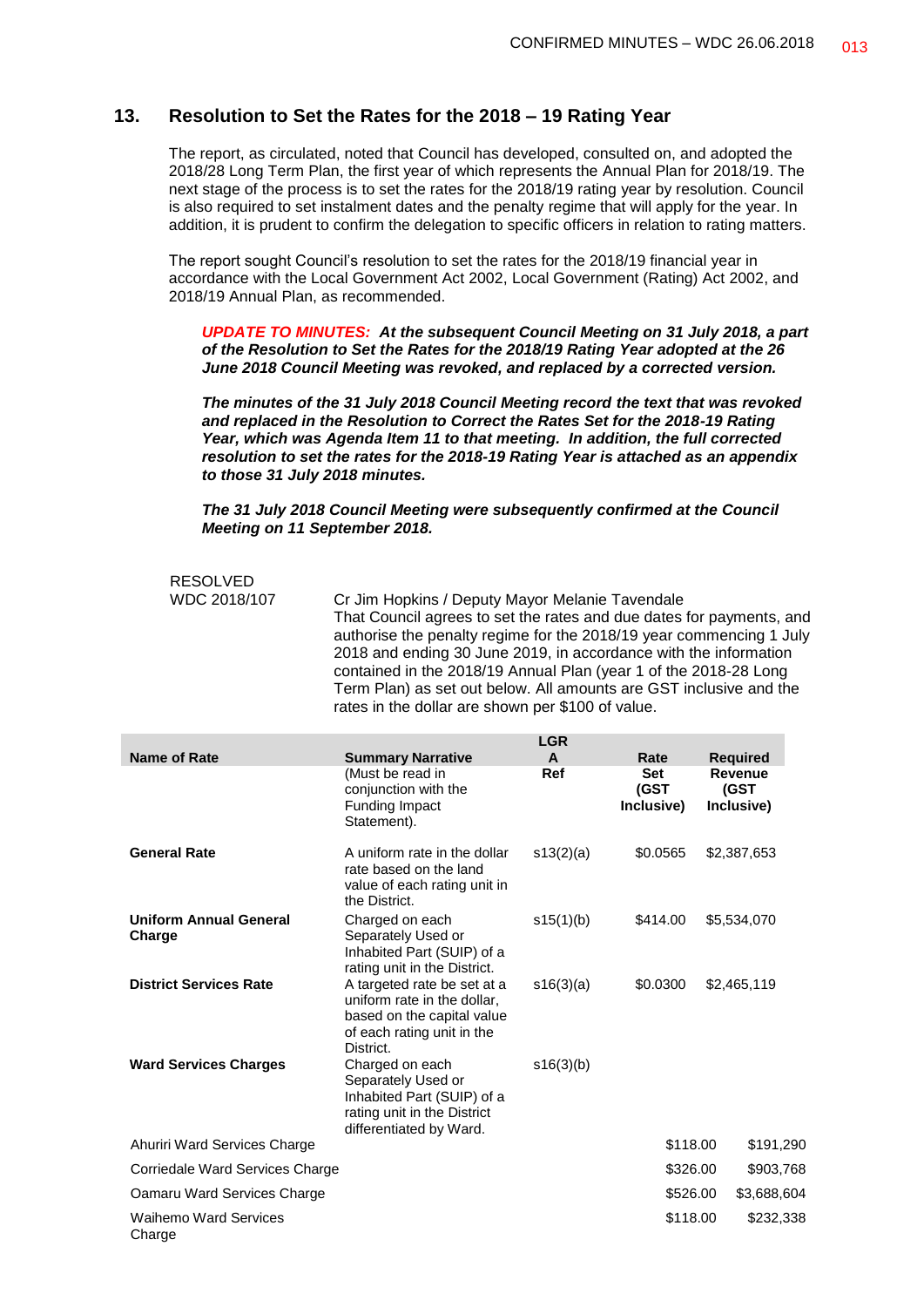|                                                   |                                                                                                                                        | <b>LGR</b>     |          |                 |
|---------------------------------------------------|----------------------------------------------------------------------------------------------------------------------------------------|----------------|----------|-----------------|
| <b>Name of Rate</b><br><b>Ward Services Rates</b> | <b>Summary Narrative</b><br>A targeted rate be set at a                                                                                | A<br>s16(3)(b) | Rate     | <b>Required</b> |
|                                                   | uniform rate in the dollar,<br>based on the capital value<br>of each rating unit in each<br>Ward.                                      |                |          |                 |
| <b>Ahuriri Ward Services Rate</b>                 |                                                                                                                                        |                | \$0.0241 | \$396,290       |
| <b>Corriedale Ward Services Rate</b>              |                                                                                                                                        |                | \$0.0108 | \$312,197       |
| Oamaru Ward Services Rate                         |                                                                                                                                        |                | \$0.0563 | \$1,067,360     |
| Waihemo Ward Services Rate                        |                                                                                                                                        |                | \$0.0559 | \$479,966       |
| <b>Community Board Rates</b>                      | A targeted rate be set at a<br>uniform rate in the dollar,<br>based on the land value of<br>each rating unit in each<br>Ward.          | s16(3)(b)      |          |                 |
| Ahuriri Community Board Rate                      |                                                                                                                                        |                | \$0.0072 | \$40,996        |
| Waihemo Community Board<br>Rate                   |                                                                                                                                        |                | \$0.0240 | \$129,369       |
| <b>Targeted Rates by Locality</b>                 | Targeted rates be set at a<br>uniform rate in the dollar,<br>based on the capital value<br>of each rating unit in the<br>defined area. | s16(3)(b)      |          |                 |
| Oamaru Business Area Rate A                       |                                                                                                                                        |                | \$0.4302 | \$534,777       |
| Oamaru Business Area Rate B                       |                                                                                                                                        |                | \$0.2151 | \$102,292       |
| Oamaru Urban Area                                 |                                                                                                                                        |                | \$0.0269 | \$399,864       |
| <b>Township Amenity Rates</b>                     | Targeted rates set at a<br>uniform rate in the dollar,<br>based on the land value of<br>each rating unit in the<br>defined area.       | s16(3)(b)      |          |                 |
| Duntroon                                          |                                                                                                                                        |                | \$0.0601 | \$1,725         |
| Hampden                                           |                                                                                                                                        |                | \$0.2152 | \$34,500        |
| Herbert                                           |                                                                                                                                        |                | \$0.0564 | \$1,725         |
| Kakanui                                           |                                                                                                                                        |                | \$0.0121 | \$5,750         |
| Kurow                                             |                                                                                                                                        |                | \$0.1409 | \$20,656        |
| Lake Ohau                                         |                                                                                                                                        |                | \$0.0241 | \$3,819         |
| Maheno                                            |                                                                                                                                        |                | \$0.0915 | \$1,725         |
| Moeraki                                           |                                                                                                                                        |                | \$0.0222 | \$6,876         |
| Oamaru                                            |                                                                                                                                        |                | \$0.1161 | \$539,651       |
| Omarama                                           |                                                                                                                                        |                | \$0.0568 | \$20,973        |
| Otematata                                         |                                                                                                                                        |                | \$0.1288 | \$63,841        |
| Palmerston                                        |                                                                                                                                        |                | \$0.2602 | \$47,548        |
| Shag Point                                        |                                                                                                                                        |                | \$0.0163 | \$1,725         |
| Weston                                            |                                                                                                                                        |                | \$0.1140 | \$41,559        |
| <b>Roading Rate</b>                               | A differentiated targeted<br>rate based on the capital<br>value of each rating unit in<br>the District.                                | s16(3)(a)      |          |                 |
| <b>Electrical Generation</b>                      |                                                                                                                                        |                | \$0.0609 | \$467,297       |
| <b>Mineral Extraction</b>                         |                                                                                                                                        |                | \$2.7039 | \$386,797       |
| Forestry                                          |                                                                                                                                        |                | \$0.3601 | \$131,100       |
| General                                           |                                                                                                                                        |                | \$0.0906 | \$6,750,737     |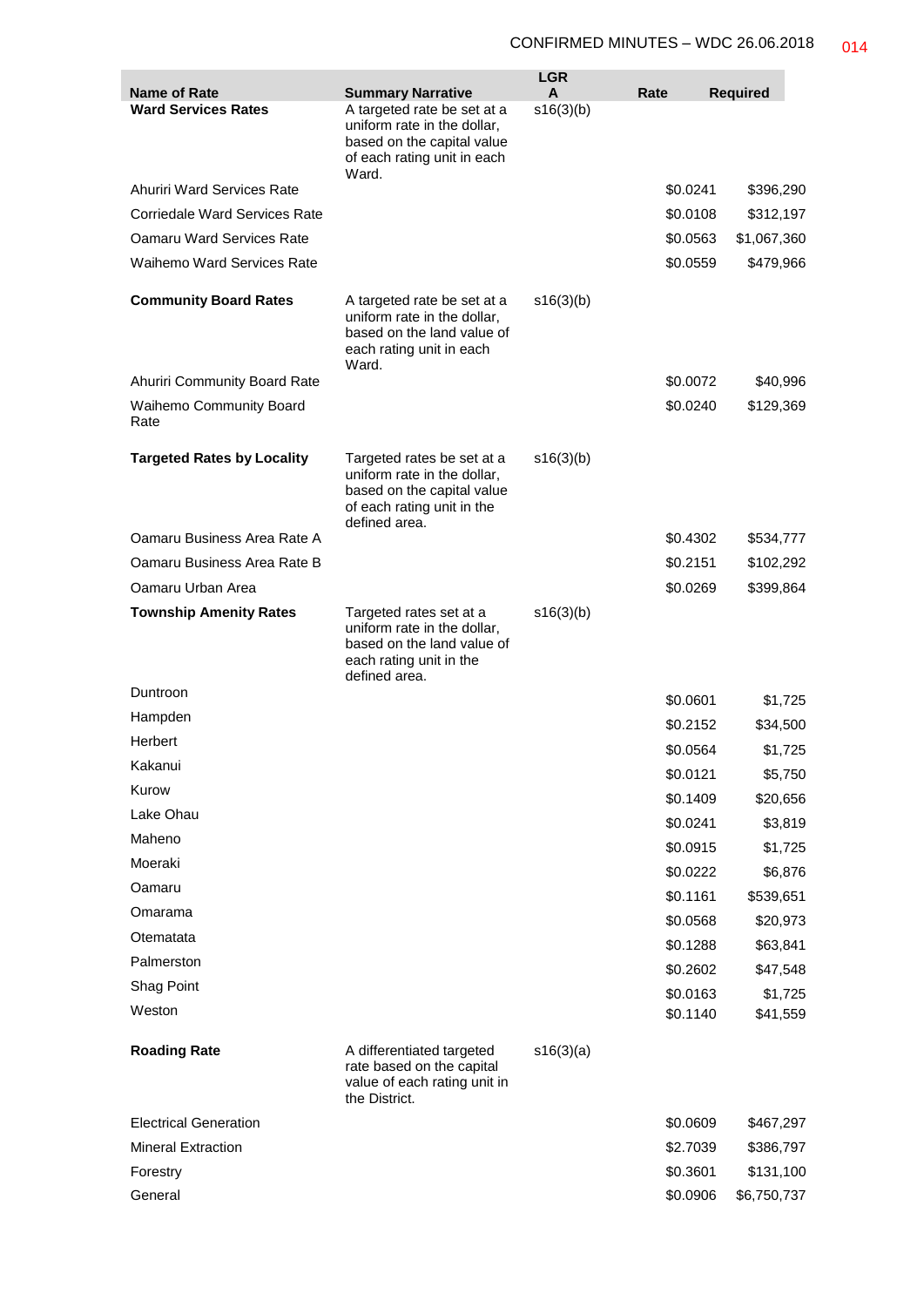|                                                 |                                                                                                               | <b>LGR</b>     |          |                 |
|-------------------------------------------------|---------------------------------------------------------------------------------------------------------------|----------------|----------|-----------------|
| <b>Name of Rate</b><br><b>Public Hall Rates</b> | <b>Summary Narrative</b><br>Charged on each                                                                   | A<br>s16(3)(b) | Rate     | <b>Required</b> |
|                                                 | Separately Used or<br>Inhabited Part (SUIP) of a<br>rating unit in the defined                                |                |          |                 |
|                                                 | areas.                                                                                                        |                |          |                 |
| Airedale Public Hall Rate                       |                                                                                                               |                | \$20.00  | \$560           |
| Ardgowan Public Hall Rate                       |                                                                                                               |                | \$20.00  | \$2,520         |
| Awamoko Public Hall Rate                        |                                                                                                               |                | \$30.00  | \$2,460         |
| Dunback Public Hall Rate                        |                                                                                                               |                | \$30.00  | \$3,930         |
| Duntroon Public Hall Rate                       |                                                                                                               |                | \$20.00  | \$2,880         |
| <b>Enfield Public Hall Rate</b>                 |                                                                                                               |                | \$20.00  | \$2,700         |
| <b>Five Forks Public Hall Rate</b>              |                                                                                                               |                | \$20.00  | \$1,460         |
| Hampden Public Hall Rate                        |                                                                                                               |                | \$30.00  | \$8,310         |
| Kakanui Public Hall Rate                        |                                                                                                               |                | \$20.00  | \$7,360         |
| Kurow Public Hall Rate                          |                                                                                                               |                | \$50.00  | \$15,300        |
| Lower Waitaki Public Hall Rate                  |                                                                                                               |                | \$60.00  | \$11,100        |
| Macraes Public Hall Rate                        |                                                                                                               |                | \$60.00  | \$3,180         |
| Maheno Public Hall Rate                         |                                                                                                               |                | \$30.00  | \$5,580         |
| Moeraki Public Hall Rate                        |                                                                                                               |                | \$40.00  | \$8,680         |
| Ngapara Public Hall Rate                        |                                                                                                               |                | \$20.00  | \$1,640         |
| Omarama Public Hall Rate                        |                                                                                                               |                | \$50.00  | \$17,150        |
| Otekaieke Public Hall Rate                      |                                                                                                               |                | \$20.00  | \$1,040         |
| Otematata Public Hall Rate                      |                                                                                                               |                | \$40.00  | \$19,320        |
| Otepopo Public Hall Rate                        |                                                                                                               |                | \$20.00  | \$3,460         |
| <b>Palmerston Public Hall Rate</b>              |                                                                                                               |                | \$30.00  | \$20,580        |
| <b>Pukeuri Public Hall Rate</b>                 |                                                                                                               |                | \$20.00  | \$2,000         |
| Tokarahi Public Hall Rate                       |                                                                                                               |                | \$30.00  | \$3,180         |
| Totara Public Hall Rate                         |                                                                                                               |                | \$40.00  | \$8,720         |
| Waianakarua Public Hall Rate                    |                                                                                                               |                | \$30.00  | \$1,770         |
| Waitaki Bridge Public Hall Rate                 |                                                                                                               |                | \$20.00  | \$3,000         |
| <b>Weston Public Hall Rate</b>                  |                                                                                                               |                | \$40.00  | \$21,800        |
| <b>Windsor Public Hall Rate</b>                 |                                                                                                               |                | \$30.00  | \$1,920         |
|                                                 |                                                                                                               |                |          |                 |
| <b>Sewerage Rates and Charges</b>               | Targeted rates based on a<br>fixed amount per water<br>closet. Some targeted rates<br>will be differentiated. | s16(3)(b)      |          |                 |
| Oamaru                                          |                                                                                                               |                | \$156.00 | \$1,218,101     |
| Duntroon                                        |                                                                                                               |                | \$84.00  | \$840           |
| Kakanui                                         |                                                                                                               |                | \$156.00 | \$50,008        |
| Kurow                                           |                                                                                                               |                | \$190.00 | \$55,290        |
| Lake Ohau Village                               |                                                                                                               |                | \$240.00 | \$14,874        |
| Lake Ohau Village - connection availability     |                                                                                                               |                | \$120.00 | \$7,917         |
| Moeraki                                         |                                                                                                               |                | \$719.00 | \$130,072       |
| Moeraki - connection availability               |                                                                                                               |                | \$359.00 | \$17,606        |
| Omarama                                         |                                                                                                               |                | \$274.00 | \$142,945       |
| Otematata                                       |                                                                                                               |                | \$231.00 | \$123,584       |
| Palmerston                                      |                                                                                                               |                | \$327.00 | \$198,020       |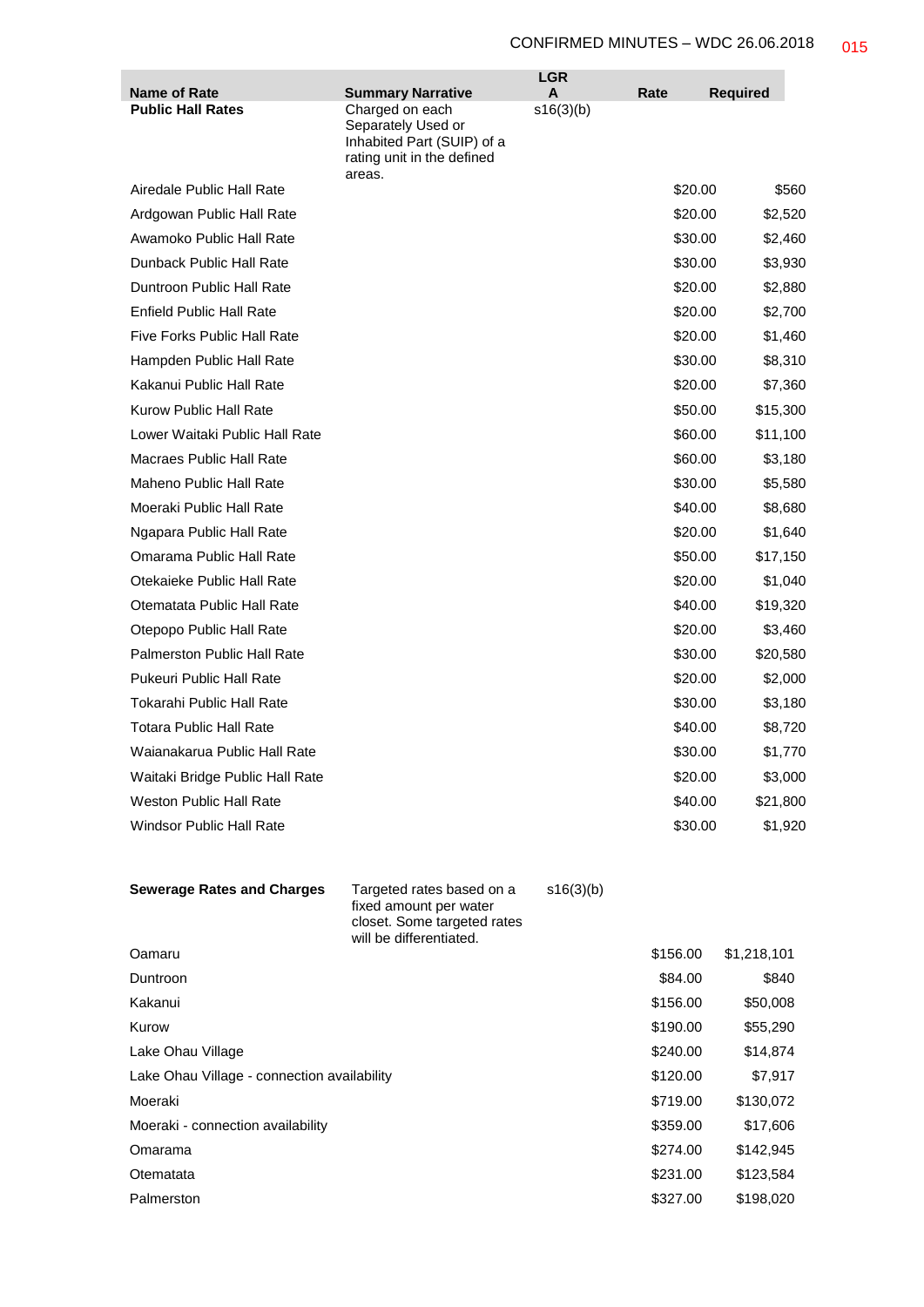| <b>Water Rates - Urban</b>                            | Targeted rates based on a<br>fixed amount per rating unit<br>or nature of connections.<br>Some targeted rates will be<br>differentiated. | s16(3)(b) |          |             |
|-------------------------------------------------------|------------------------------------------------------------------------------------------------------------------------------------------|-----------|----------|-------------|
| Oamaru Water - Supply                                 |                                                                                                                                          |           | \$190.00 | \$1,246,059 |
| <b>Oamaru Water - Reticulation</b>                    |                                                                                                                                          |           | \$186.00 | \$1,149,367 |
| Kurow                                                 |                                                                                                                                          |           | \$497.00 | \$144,414   |
| Lake Ohau Village                                     |                                                                                                                                          |           | \$245.00 | \$16,692    |
| Lake Ohau Village - connection availability           |                                                                                                                                          |           | \$123.00 | \$7,732     |
| Omarama                                               |                                                                                                                                          |           | \$522.00 | \$162,904   |
| Otematata                                             |                                                                                                                                          |           | \$393.00 | \$204,138   |
| Palmerston Zone - Waihemo Water                       |                                                                                                                                          |           | \$698.00 | \$367,289   |
| <b>Rural Water</b>                                    | Uniform targeted rates<br>based on the type of<br>connection.                                                                            | s16(3)(b) |          |             |
| Awamoko                                               |                                                                                                                                          |           | \$449.00 | \$113,653   |
| <b>Bushy Creek</b>                                    |                                                                                                                                          |           | \$129.00 | \$12,681    |
| Dunback Zone - Waihemo Water                          |                                                                                                                                          |           | \$698.00 | \$141,763   |
| Duntroon                                              |                                                                                                                                          |           | \$466.00 | \$37,996    |
| Enfield Zone - Oamaru Water                           |                                                                                                                                          |           | \$472.00 | \$126,334   |
| Goodwood Zone - Waihemo Water                         |                                                                                                                                          |           | \$698.00 | \$163,074   |
| Hampden/Moeraki zone - Oamaru Water - domestic supply |                                                                                                                                          |           | \$377.00 | \$185,341   |
| Hampden/Moeraki zone - Oamaru Water - rural supply    |                                                                                                                                          |           | \$472.00 | \$57,548    |
| Herbert/Waianakarua zone – Oamaru Water               |                                                                                                                                          |           | \$472.00 | \$279,899   |
| Kakanui Zone Oamaru Water - ordinary supply           |                                                                                                                                          |           | \$472.00 | \$198,696   |
| Kakanui Zone Oamaru Water - crib unit supply          |                                                                                                                                          |           | \$377.00 | \$18,100    |
| Kauru Hill                                            |                                                                                                                                          |           | \$392.00 | \$72,332    |
| Lower Waitaki                                         |                                                                                                                                          |           | \$483.00 | \$200,363   |
| Stoneburn                                             |                                                                                                                                          |           | \$280.00 | \$92,212    |
| Tokarahi                                              |                                                                                                                                          |           | \$370.00 | \$256,322   |
| Weston Zone - Oamaru Water                            |                                                                                                                                          |           | \$472.00 | \$460,941   |
| Windsor                                               |                                                                                                                                          |           | \$346.00 | \$63,734    |
| <b>Metered Water Rates</b>                            | Targeted rates per cubic<br>metre, based on the volume<br>of water supplied.                                                             | s19(2)(a) |          |             |
| Oamaru Water - All zones - metered supply             |                                                                                                                                          |           | \$0.98   |             |
| Kurow – metered supply                                |                                                                                                                                          |           | \$0.47   |             |
| Omarama - metered supply                              |                                                                                                                                          |           | \$0.87   |             |
| Otematata - metered supply                            |                                                                                                                                          |           | \$0.47   |             |
| Waihemo Water - All Zones - metered supply            |                                                                                                                                          |           | \$0.98   |             |
| <b>Construction Loan Rates</b>                        | See full description in the<br>Funding Impact Statement.                                                                                 |           |          |             |
| Moeraki Reticulation Construction Loan Rate           |                                                                                                                                          |           | \$314.00 | \$32,345    |
| Moeraki Treatment Construction Loan Rate              |                                                                                                                                          |           | \$201.00 | \$19,336    |
| Oamaru Water Treatment Loan Rate                      |                                                                                                                                          |           | \$96.00  | \$538,542   |
| (excludes businesses with water meters)               |                                                                                                                                          |           |          |             |
| Omarama Upgrade Loan rate                             |                                                                                                                                          |           | \$95.00  | \$14,985    |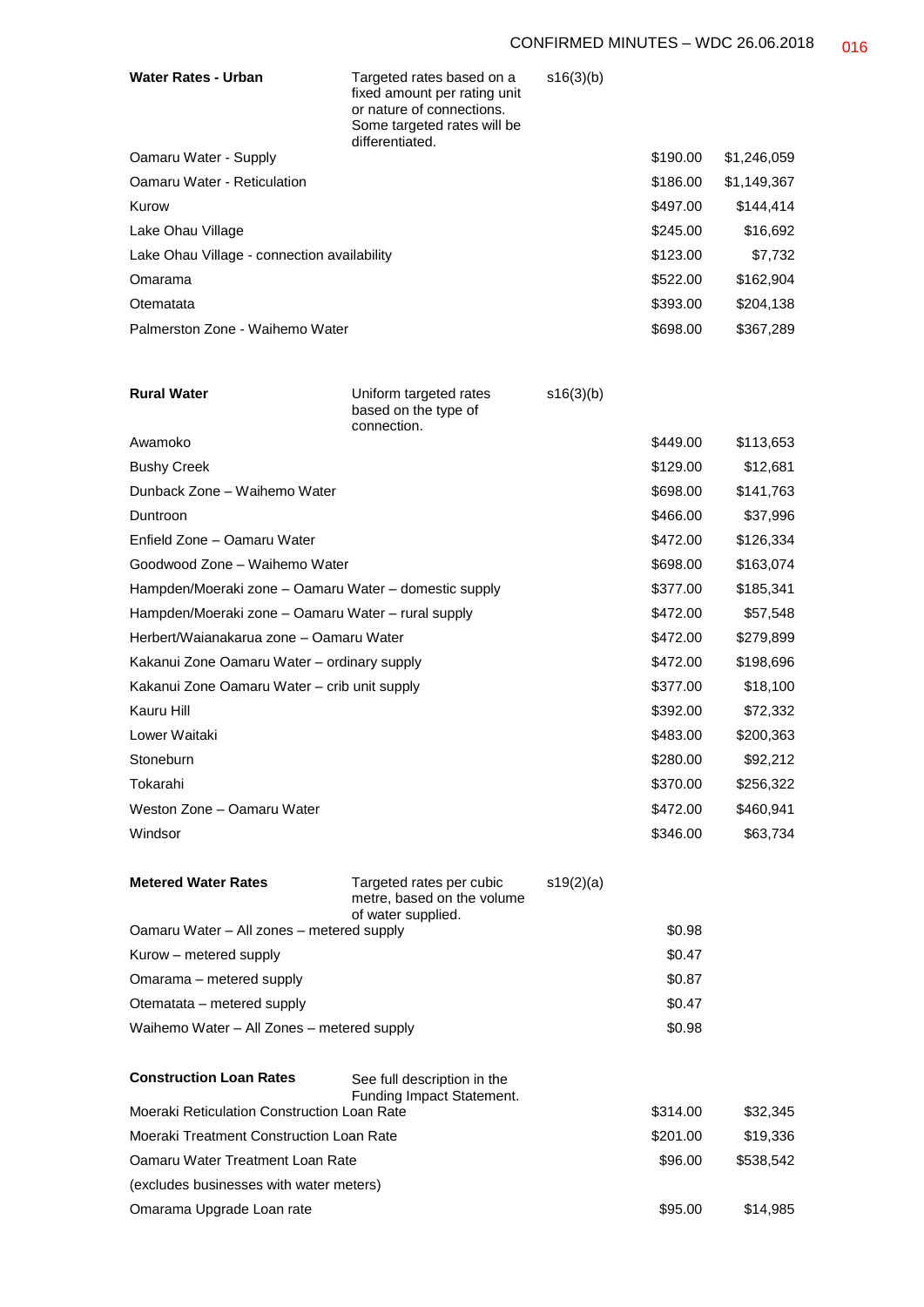#### **Instalments**

Rates will be collected by four equal quarterly instalments due on the following dates or the first working day after this date. Payments will be applied to the oldest debt first.

| Instalment Number | Due Date         |
|-------------------|------------------|
| One               | 25 August 2018   |
| Two               | 25 November 2018 |
| Three             | 25 February 2019 |
| Four              | 25 May 2019      |

#### **Penalty Regime**

As authorised under section 58(1)(a) the Local Government (Rating) Act 2002, an additional charge of 10% of any amount of an instalment that remains unpaid after the due date for that instalment will be added on or after the 25 August 2018, 25 November 2018, 25 February 2019 and 25 May 2019 respectively for each instalment.

As authorised under section 58(1)(b) the Local Government (Rating) Act 2002, a further additional charge of 10% of any amount of rates that remain unpaid from previous financial years will be added on 3 July 2018. In addition, as authorised under section 58(1)(c) the Local Government (Rating) Act 2002, a further charge of 10% on any amount of rates that remain unpaid from previous financial years will be added on 3 January 2019.

#### **Delegations**

Council confirms that all matters that can be delegated under section 132 of the Local Government (Rating) Act 2002 are delegated to the Chief Executive, Finance and Corporate Development Group Manager, and Rates Supervisor.

#### *(end of resolution)*

CARRIED

The Chair thanked Accounting Manager Ian Wells and the Finance team for their achievement of getting the rates for the next year set at this meeting.

#### **14. Approval of Fees and Charges as at 1 July 2018**

The report, as circulated, noted that, although fees and charges must be consistent with the Revenue and Financing Policy, they are not set with the same rigour that rates are. They can generally be set and altered outside of the Annual Plan / Long Term Plan process, although it is good practice to include any significant changes in these processes. Council did that this year with the proposed health fees. There are also certain fees that have a different fee setting process that is specified under a separate Act or set of Regulations. These are dealt with on a case by case basis. The report sought Council's consideration and approval of fees and charges that will apply as at 1 July 2018.

Group Manager Paul Hope advised that fees and charges had previously been included as a footnote in the Long Term Plan resolution. For the sake of transparency, it had been moved this year to a separate report. He noted that Councillors had been provided separately with an additional schedule which contained comparative information on the fees and charges from last year to this.

Mr Hope further advised that Council is able to amend the fees and charges at any time, and that the schedule would only be made available through the website where it would be easier to maintain.

A comment was made that some fees and charges needed to be reviewed again. The Chair suggested that Councillors could refer any matters to either Mr Hope or the Finance, Audit and Risk Committee Chair first, and then the FAR Committee could discuss any proposed changes if it saw a need to do so. Matters could then be referred to Council if the Committee thought it was appropriate.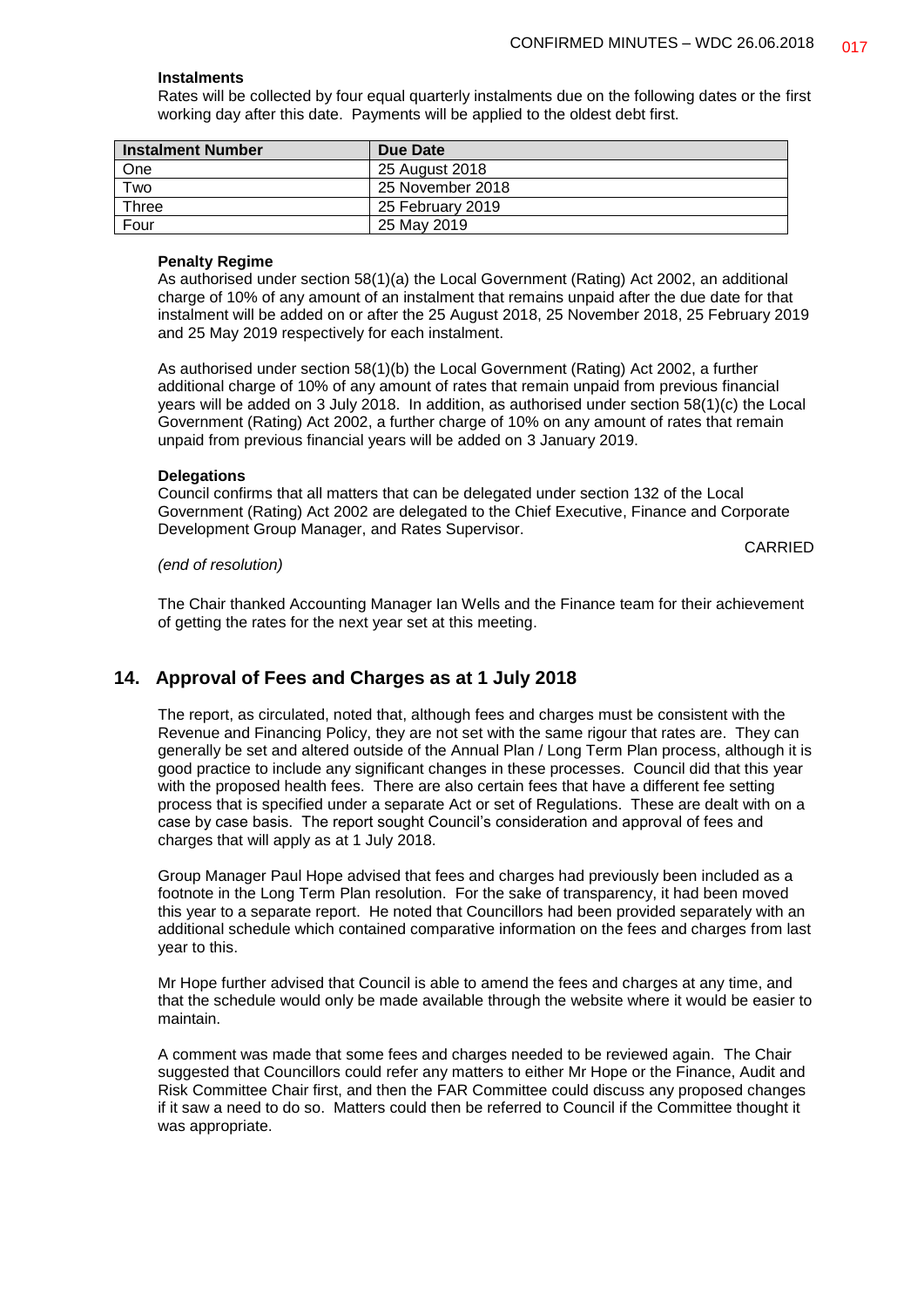RESOLVED

WDC 2018/108 Cr Craig Dawson / Cr Jeremy Holding That Council:

- 1. Approves the Fees and Charges as at 1 July 2018 as set out in the attached Schedule [to be attached to the meeting minutes as part of the meeting record].
- 2. Highlights any fee or charge that requires investigation and review during the 2018/19 financial year.

CARRIED

#### **15. Warrant of Appointment**

The report, as circulated, sought a resolution from Council to provide enforcement powers for Council's new "Compliance Officer".

RESOLVED

WDC 2018/109 Cr Hugh Perkins / Cr Guy Percival That, following a successful Police Vetting clearance, Waitaki District Council resolves as follows:

> Waitaki District Council hereby appoints **Karen Bridget Marshall** (Compliance Officer) as:

- a) An 'Enforcement Officer' under Section 177 of the Local Government Act 2002 with authority to exercise the following powers:
	- i) Entry of private land or building other than a dwellinghouse (s171);
	- ii) Entry of land or building (including dwellinghouse, if accompanied by a constable) for enforcement purposes (s172);
	- iii) Entry of land or buildings in cases of emergency (s173); and
	- iv) Authority to act (s174).
- b) An 'Authorised Person' under Section 206 of the Building Act 2004 with authority to exercise all the powers of an Authorised Person/Enforcement Officer/Agent under the Building Act 2004, and in particular the following powers:
	- i) Inspection by territorial authority  $(s111)$ ;
	- ii) Measures to avoid immediate danger or to fix unsanitary conditions (s129);
	- iii) Inspection of building work under notice to fix (s167);
	- iv) Request information or production of documents (s207a); and
	- v) Inspection by territorial authority (s222).
- c) An 'Inspector' under Section 6 of the Machinery Act 1950 with authority to exercise all the powers of an Inspector under the Machinery Act 1950.
- d) An 'Officer' under Section 23 of the Amusement Devices Regulations 1978 with authority to exercise all the powers of an Officer under the Amusement Devices Regulations 1978.
- e) A 'Litter Control Officer' under Section 5 of the Litter Act 1979 with authority to exercise all the powers of a Litter Control Officer under the Litter Act 1979.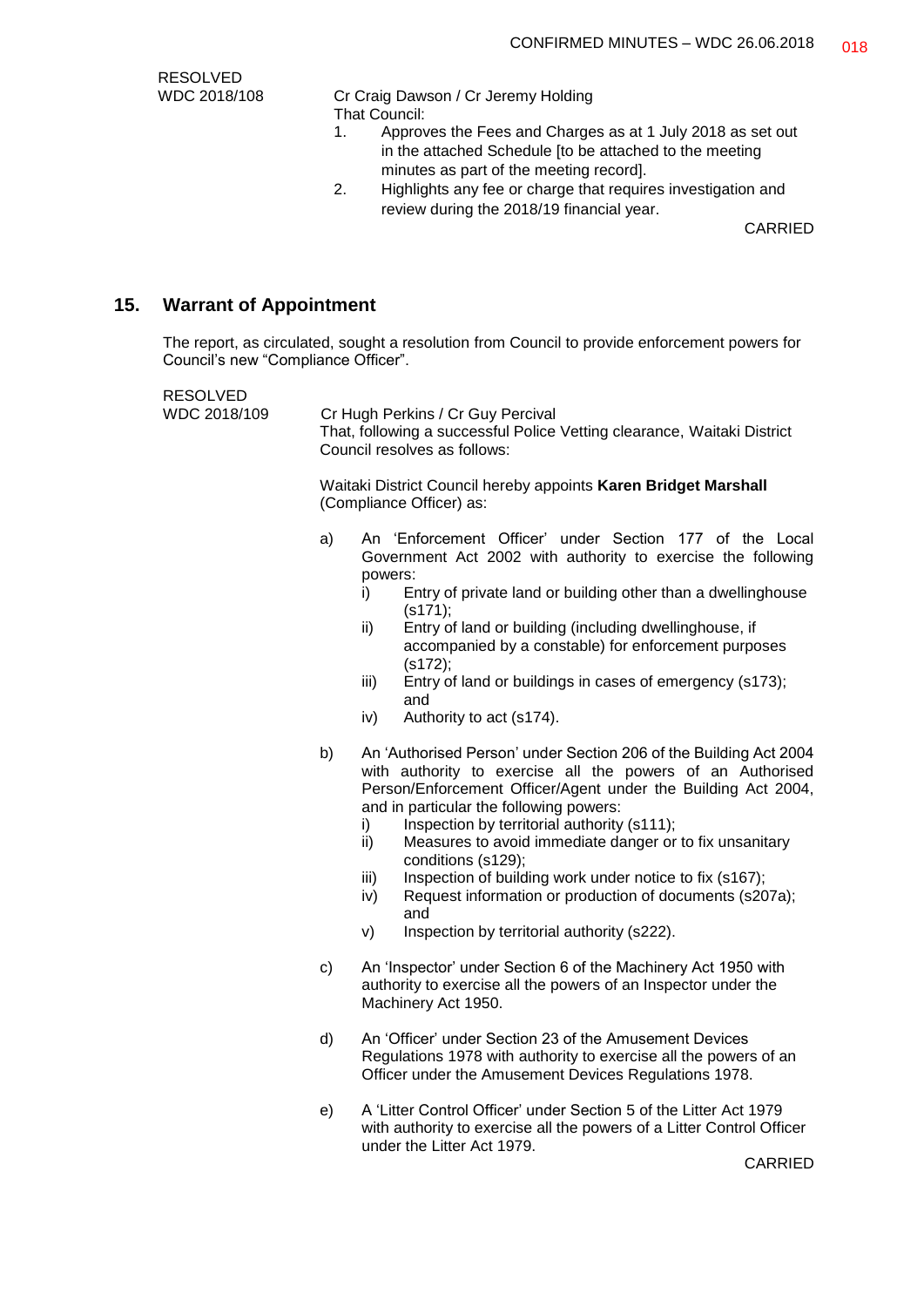#### **16. Waitaki Whitestone UNESCO Global Geopark – Letter of Intent**

It is proposed that Council issues the required Letter of Intent to the New Zealand National Commission for UNESCO, confirming its intention to proceed with leading the Waitaki Whitestone Aspiring UNESCO Global Geopark bid for accreditation as a member of the UNESCO Global Geopark Network in compliance with UNESCO rules relating to such applications.

Discussion highlights and clarifications were as follows:

- The duties and membership commitments of members of the UNESCO Global Geopark Network are available online. A link would be emailed to Councillors for their information. ACTION: Chief Executive / Governance Advisor
- Developing the business case would be the next major step in the process.

RESOLVED<br>WDC 2018/110

Deputy Mayor Melanie Tavendale / Cr Craig Dawson That Council issues the Letter of Intent as attached to the agenda report dated 26 June 2018 (subject to any further recommendations of the New Zealand National Commission for UNESCO as to dates) to the New Zealand National Commission for UNESCO, confirming the Waitaki Whitestone Aspiring UNESCO Global Geopark's intention to proceed with its bid for accreditation as a member of the UNESCO Global Geopark Network.

CARRIED

#### **17. Committee Structure / Membership Changes**

The memorandum, as circulated, conveyed information to Council regarding the addition of Cr Bill Kingan as a member of the Executive Committee.

The Chair thanked all Councillors for meeting with him for individual mid-term sessions. He had found them very useful and hoped others did, too. There had not been a lot of discussion about membership of the other committees outside of the four main standing committees which had been reviewed late last year. However, he had been keen to expand the membership of the Executive Committee, and had decided on Cr Bill Kingan as someone with a good, level head, who was not in Oamaru ward, and offered a rural voice. With Cr Kingan's addition, it meant that the Executive Committee now comprised half of the current councillors and himself.

RESOLVED WDC 2018/111 Deputy Mayor Melanie Tavendale / Cr Colin Wollstein That Council receives the following information regarding the addition of Cr Bill Kingan as a member of the Executive Committee.

CARRIED

#### **18. Council Controlled Organisations – Statements of Intent 2018 – 2019**

The report, as circulated, noted that, in accordance with Section 64 of the Local Government Act (2002), the Council Controlled Organisations (CCOs) have prepared their 2018 – 2019 Statements of Intent. The SOI lays out the intentions for the next financial year and the objectives to which it contributes.

Attached to the report were the four Council Controlled Organisations (CCOs) Statements of Intent (SOI) for the 2018 – 2019 year, for Council to receive before 30 June 2018.

Group Manager Paul Hope noted that the draft Statements of Intent had previously been considered. In response, Omarama Airfield Limited had added a number of additional bulletpoints to reflect where the company wanted to go and how the Board wished to proceed, and the Chairman had said the Board was very keen to have a workshop with Council to discuss their approach when they tabled their annual report in September / October. The other three CCOs had made changes where practicable in response to the feedback provided.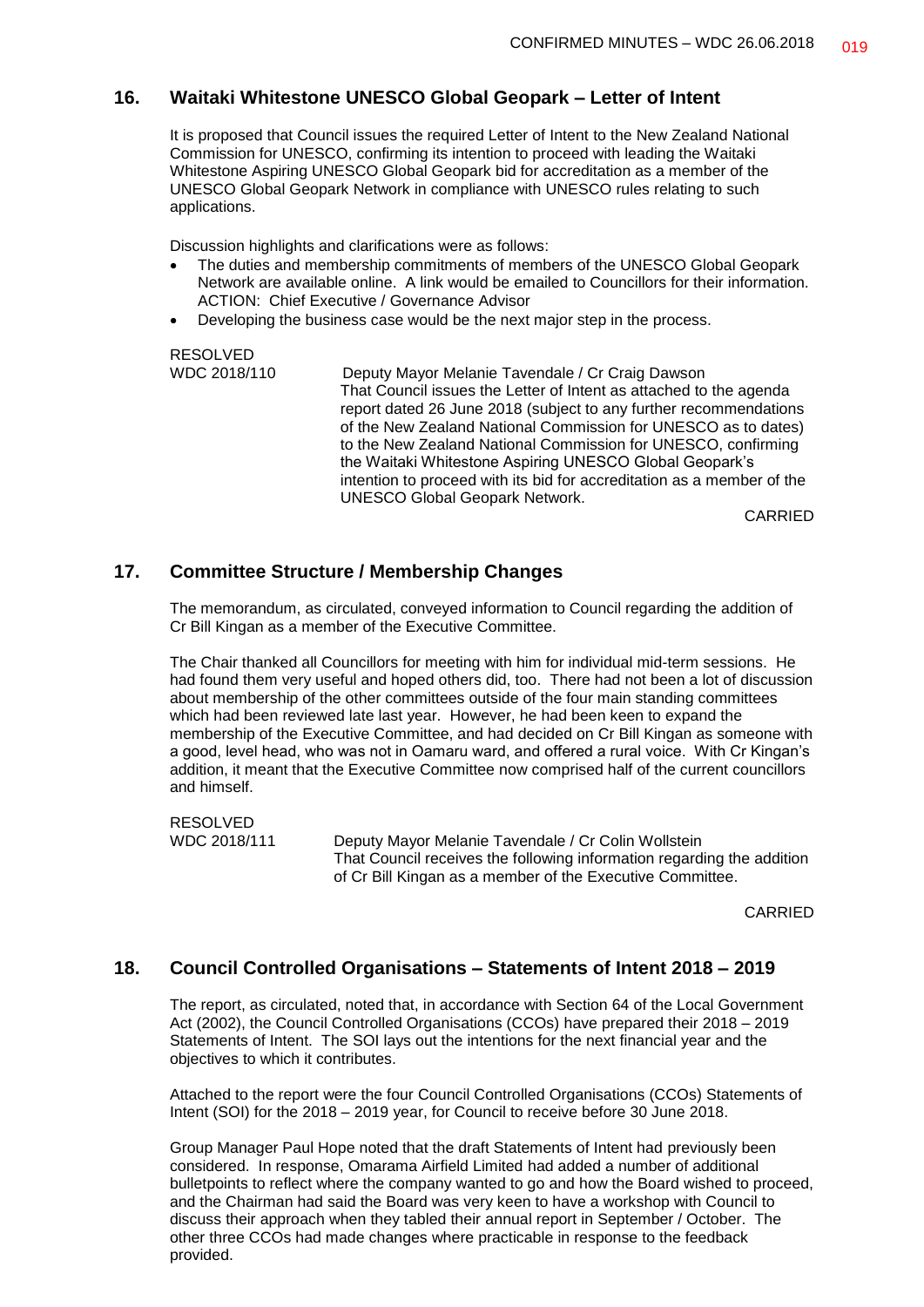A suggestion was made that Tourism Waitaki may wish to reconsider its third bulletpoint to refer to its "network of i-sites" rather than specific ones by name.

It was also noted that Waitaki District Health Services Limited had still not defined what "medical" services were being referenced in 2.2.

ACTION POINT: Group Manager Paul Hope to convey these suggestions to the relevant **CCO<sub>s</sub>** 

RESOLVED

WDC 2018/112 Cr Colin Wollstein / Cr Craig Dawson That Council receives and notes the attached Statements of Intent for the Council Controlled Organisations, namely:

- Omarama Airfield Limited;
- Whitestone Contracting Limited;
- Waitaki District Health Services Limited; and
- Tourism Waitaki Limited.

CARRIED

*The Chair signalled his intention to move the meeting into Public Excluded. Members of the public and media left the meeting.*

#### **19. Resolution to Exclude the Public**

RESOLVED<br>WDC 2018/113

(stage 2) PE

Cr Jim Hopkins / Cr Jeremy Holding That the public be excluded from the following part of the proceedings of this meeting, namely agenda items, 20, 21, 22, 23, 24, and 25.

The general subject of each matter to be considered while the public is excluded; the reasons for passing this resolution in relation to each matter, and the specific grounds under Section 48(1) of the Local Government Official Information and Meetings Act 1987 for the passing of this resolution are as follows:

| General subject of each matter |                                           | Reason for passing this resolution in relation to each |
|--------------------------------|-------------------------------------------|--------------------------------------------------------|
|                                | to be considered                          | matter $-$ Section 48(1)                               |
|                                | Public Excluded:                          |                                                        |
| 20.                            | <b>Confirmation of Public Excluded</b>    | To protect the privacy of natural persons.             |
|                                | Meeting Minutes - Council Meeting         | Section $48(1)(a)$                                     |
|                                | 8 May 2018 PE                             | (The disclosure of the information would cause)        |
| 21.                            | <b>Confirmation of Public Excluded</b>    | unnecessary personal embarrassment to the persons      |
|                                | Minutes of the Council Hearings of        | concerned.)                                            |
|                                | Submissions on the Long Term Plan         | To enable the Council to carry out commercial          |
|                                | 2018-28 - 15 May 2018 PE                  | negotiations without prejudice or disadvantage.        |
| 22.                            | Recommendations from Harbour Area         | Section $48(l)(a)$                                     |
|                                | Committee Meeting - 5 June 2018 PE        | (Premature disclosure of the information would         |
| 23.                            | Tourism Waitaki Contract Extension PE     | detrimentally affect the Council's position in the     |
| 24.                            | Order Pursuant to Section 42 of the       | negotiations.)                                         |
|                                | Resource Management Act 1991 PE           |                                                        |
| 25.                            | Procurement of services for completion    |                                                        |
|                                | of South Hill water reticulation upgrades |                                                        |

These resolutions are made in reliance on Section 48(1) of the Local Government Official Information and Meetings Act 1987 and the particular interest or interests protected by Section 6 or Section 7 of the Act or Section 6 or Section 7 or Section 9 of the Official Information Act 1982, as the case may require, which would be prejudiced by holding of the whole or the relevant part of the proceedings of the meeting in public are as shown above (in brackets) with respect to each item.

| <b>Public Excluded Minutes apply</b> |  |  |  |  |  |
|--------------------------------------|--|--|--|--|--|
|--------------------------------------|--|--|--|--|--|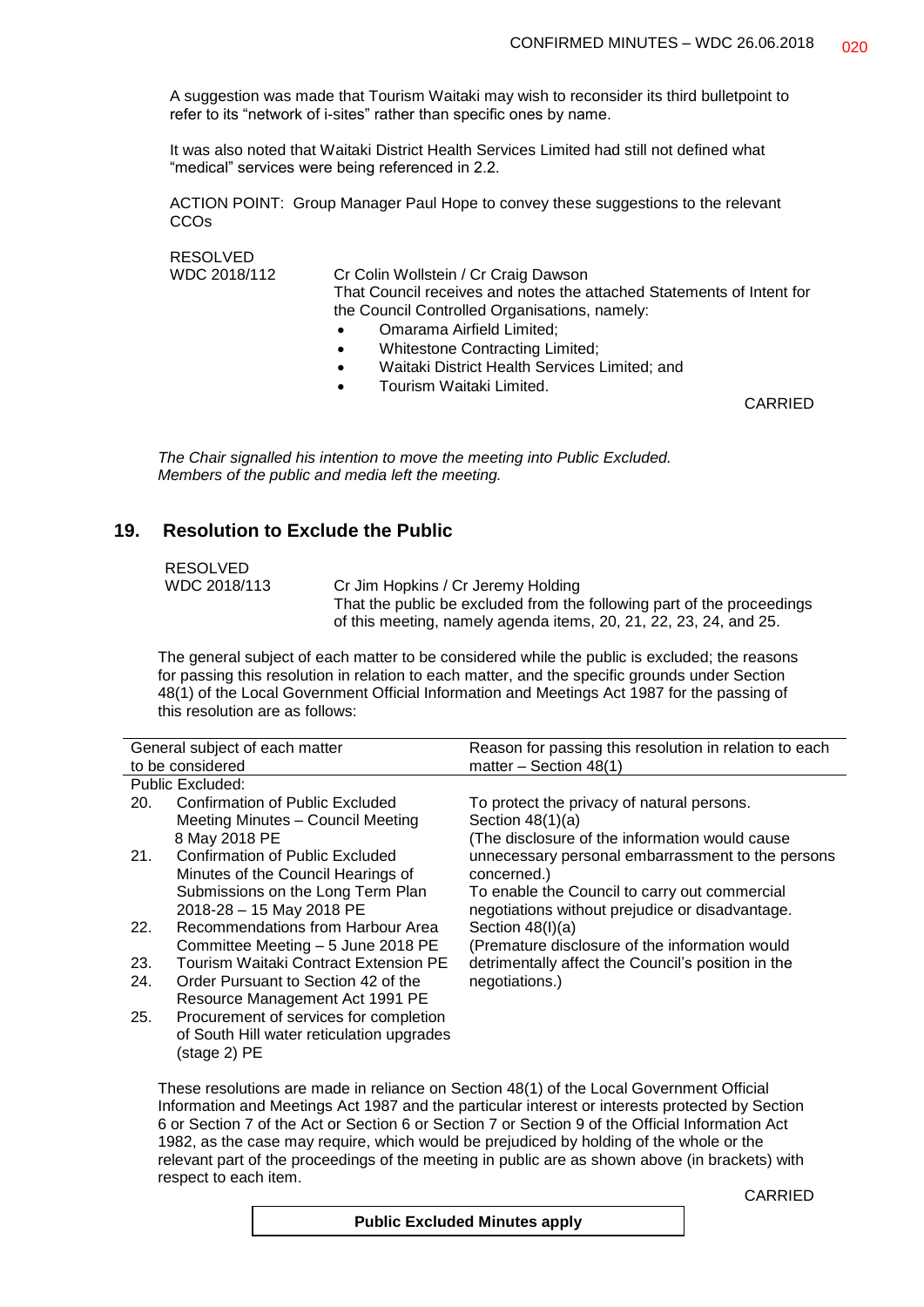#### **Resolution to Return to the Public Meeting**

| RESOLVED     |                                                              |
|--------------|--------------------------------------------------------------|
| WDC 2018/121 | Cr Bill Kingan / Cr Colin Dawson                             |
|              | That Council resumes in open meeting and decisions made in   |
|              | public excluded session are confirmed and made public as and |
|              | when required and considered.                                |

CARRIED

#### **26. Release of Previously Public Excluded Information**

In accordance with Clause 17.5 of the Waitaki District Council Standing Orders 2016 to 2019, Council agreed, whilst in public excluded session, to release in the public minutes of this 26 June 2018 Council Meeting the following previously public excluded information:

## **20. Confirmation of Public Excluded Meeting Minutes PE**

| RESOLVED     |                                                                                                                                     |
|--------------|-------------------------------------------------------------------------------------------------------------------------------------|
| WDC 2018/114 | Cr Craig Dawson / Cr Jim Hopkins                                                                                                    |
|              | That Council confirms public excluded minutes of the 8 May<br>2018 Council meeting, as circulated, as a true and correct<br>record. |
|              | $\bigcap$ $\bigcap$ $\bigcap$                                                                                                       |

CARRIED

## **21. Confirmation of Public Excluded Minutes of the Long Term Plan Hearings, 14 and 15 May 2018 PE**

| RESOLVED     |                                                           |
|--------------|-----------------------------------------------------------|
| WDC 2018/115 | Cr Jim Hopkins / Cr Colin Wollstein                       |
|              | That Council confirms public excluded minutes of the Long |
|              | Term Plan Hearings held on 14 and 15 May 2019, as         |
|              | circulated, as a true and correct record.                 |
|              |                                                           |

CARRIED

## **23. Tourism Waitaki Contract Extension PE**

| RESOLVED     |                                                                                                                                                                                                                           |
|--------------|---------------------------------------------------------------------------------------------------------------------------------------------------------------------------------------------------------------------------|
| WDC 2018/117 | Deputy Mayor Melanie Tavendale / Cr Colin Wollstein<br>That Council:                                                                                                                                                      |
|              | Extends the current service agreement with Tourism<br>1.<br>Waitaki until 31 December 2018.                                                                                                                               |
|              | Pays the full amount due under the extension in the first<br>2.<br>week of the extension period.                                                                                                                          |
|              | Provides a line of credit up to a maximum value of<br>3.<br>\$400,000 under commercial terms and conditions that<br>comply with section 63 of the Local Government Act<br>2002.                                           |
|              | Instructs the Chief Executive to arrange a workshop with<br>4.<br>Councillors to determine their expectations for a new<br>service agreement with Tourism Waitaki.                                                        |
|              | 5.<br>Instructs the Chief Executive to negotiate with Tourism<br>Waitaki and, taking account of discussions at the<br>workshop specified above, to get a new service<br>agreement in place prior to the expiration of the |

extension.